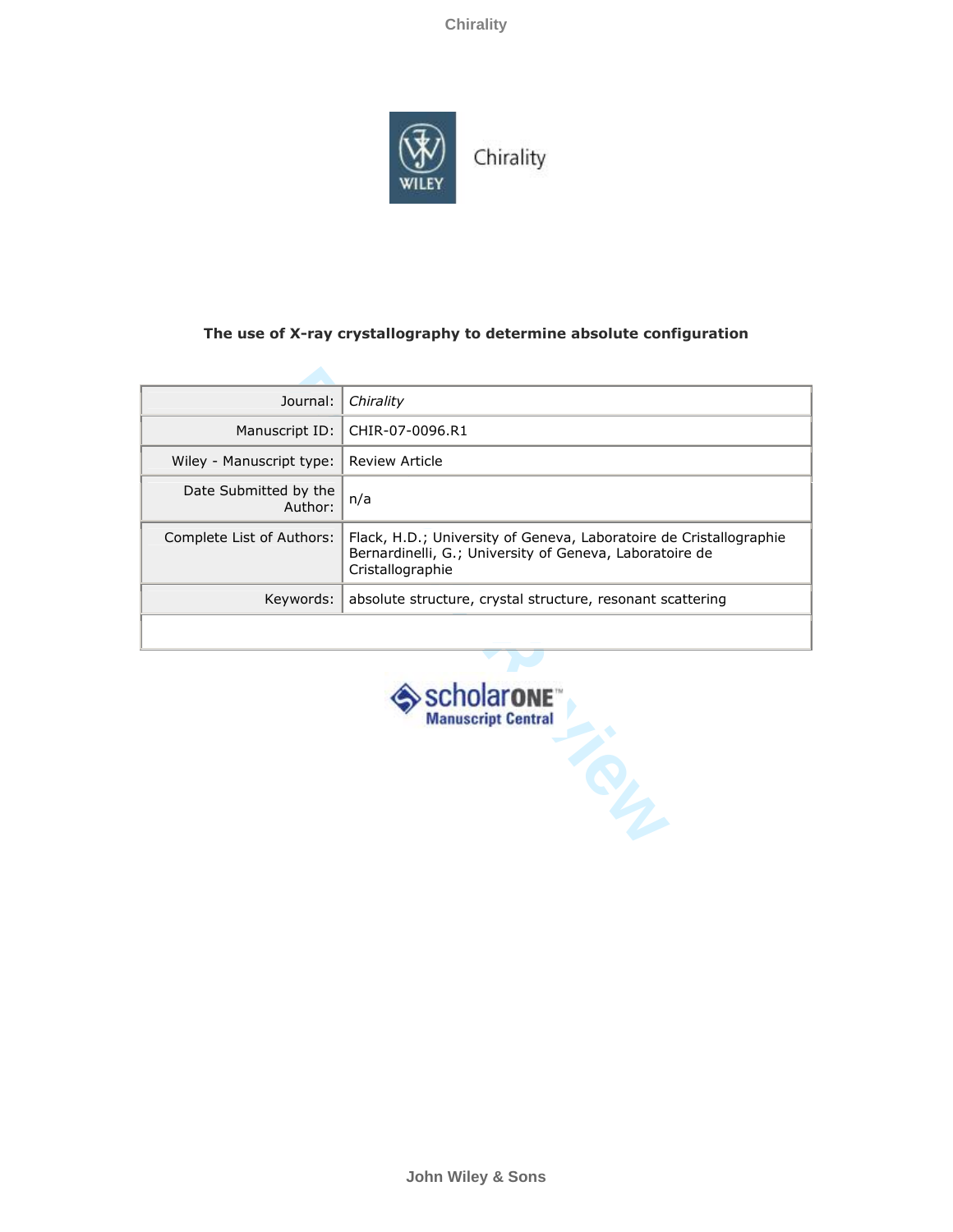Complete Title:

## **The use of X-ray crystallography to determine absolute configuration**

Authors:

### **H. D. Flack\* and G. Bernardinelli**

Affiliation:

### **Laboratoire de Cristallographie, University of Geneva, Switzerland**

Running Title:

## **Use of X-ray crystallography**

Key words:

### **absolute structure; crystal structure; resonant scattering;**

\*Address

**Formally Control Control Control Control Control Control Control Control Control Control Control Control Control Control Control Control Control Control Control Control Control Control Control Control Control Control Cont** H. D. Flack, Laboratoire de Cristallographie, 24 quai Ernest-Ansermet, CH-1211 Genève 4, Switzerland. Phone: +41 2237 96249 Fax: +41 2237 96108 E-mail: Howard.Flack@unige.ch

## **Submission for the special project DETERMINATION OF ABSOLUTE CONFIGURATION**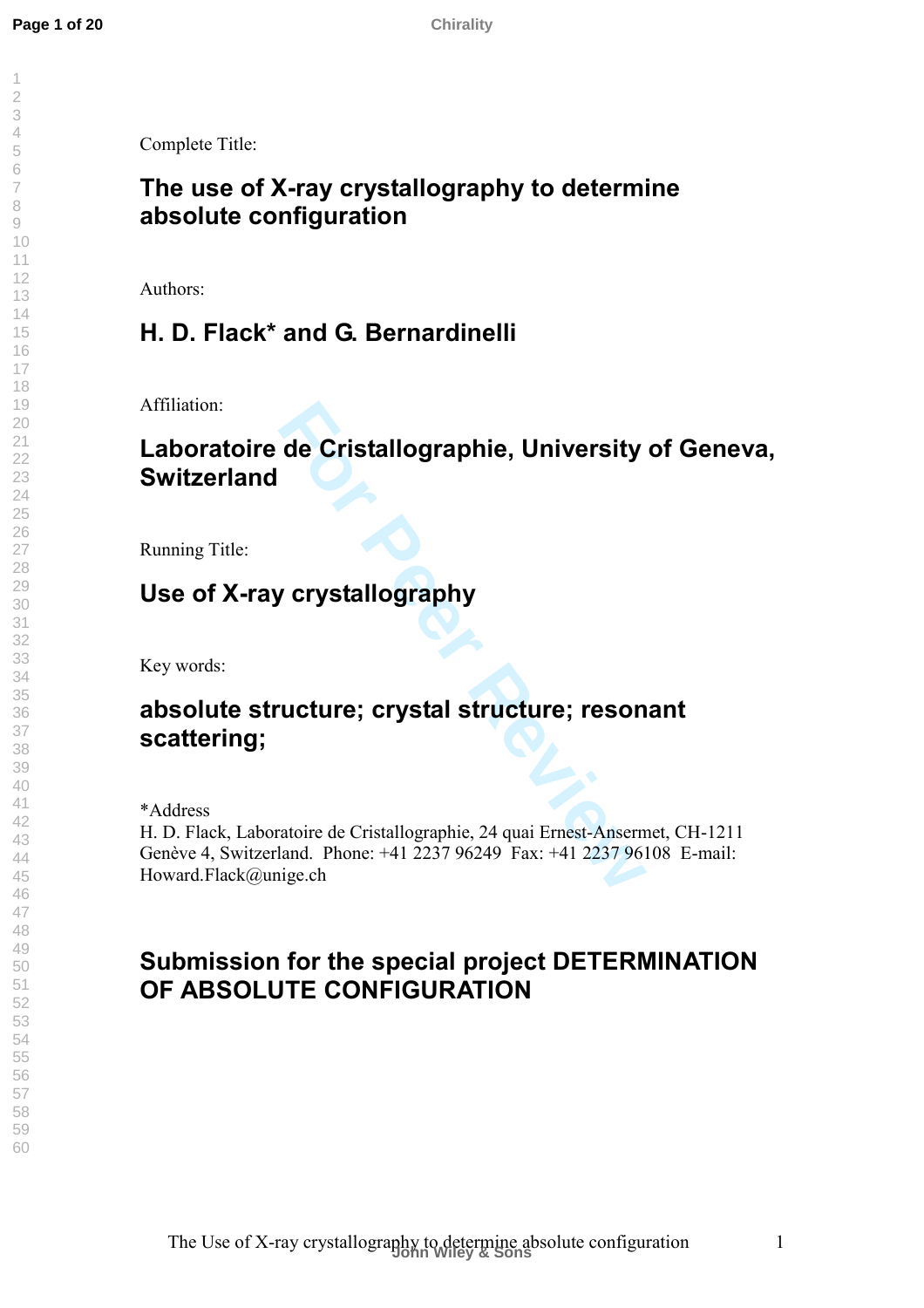### **Abstract**

bhasized. The topics of right-handed axes, X-ray<br>
nent, software, crystal-structure evaluation, errors<br>
patibility of data in their relation to absolute-conf<br>
described. Characterization of the compounds an<br>
measurement of Essential background on the determination of absolute configuration by way of single-crystal X-ray diffraction (XRD) is presented. The use and limitations of an internal chiral reference are described. The physical model underlying the Flack parameter is explained. Absolute structure and absolute configuration are defined and their similarities and differences are highlighted. The necessary conditions on the Flack parameter for satisfactory absolute-structure determination are detailed. The symmetry and purity conditions for absolute-configuration are determined and discussed. The physical basis of resonant scattering is briefly presented and the insights obtained from a complete derivation of a Bijvoet intensity ratio by way of the mean-square Friedel difference are exposed. The requirements on least-squares refinement are emphasized. The topics of right-handed axes, X-ray diffraction intensity measurement, software, crystal-structure evaluation, errors in crystal structures and compatibility of data in their relation to absolute-configuration determination are described. Characterization of the compounds and crystals by the physico-chemical measurement of optical rotation, CD spectra and enantioselective chromatography are presented. Some simple and some complex examples of absolute-configuration determination using combined XRD and CD measurements, using XRD and enantioselective chromatography, and in multiply-twinned crystals clarify the technique. The review concludes with comments on absoluteconfiguration determination from light-atom structures.

## **Introduction**

X-ray diffraction (XRD) of single crystals has the capacity to distinguish between the enantiomorphs of a chiral crystal structure and the enantiomers of a chiral molecule. The technique may be applied to compounds of a vast range of chemical composition. Essential chemical information such as the molecular geometry, bond distances and angles, and the packing of the molecules in the crystal are part and parcel of the results of the analysis. However there are limitations. Absolute-configuration determination is a fine detail of crystal-structure determination, which depends on being able to identify small diffraction intensity differences between two crystalstructure models of opposite chirality. With compounds containing only light atoms a significant difference is not guaranteed. The physical reason that these differences are small is described in the section *Resonant scattering and its effect on the diffraction intensities.*

Clearly it makes no sense to claim that an absolute configuration has been determined unless the gross features of the structure and its determination, such as intensity measurements, symmetry, atomic positions, interatomic distances and atomic displacement parameters have been evaluated and shown not to be in error. This review is written for the person who has sufficient knowledge of X-ray crystallography to accomplish this essential step.

Of particular relevance in absolute-configuration determination are the following questions: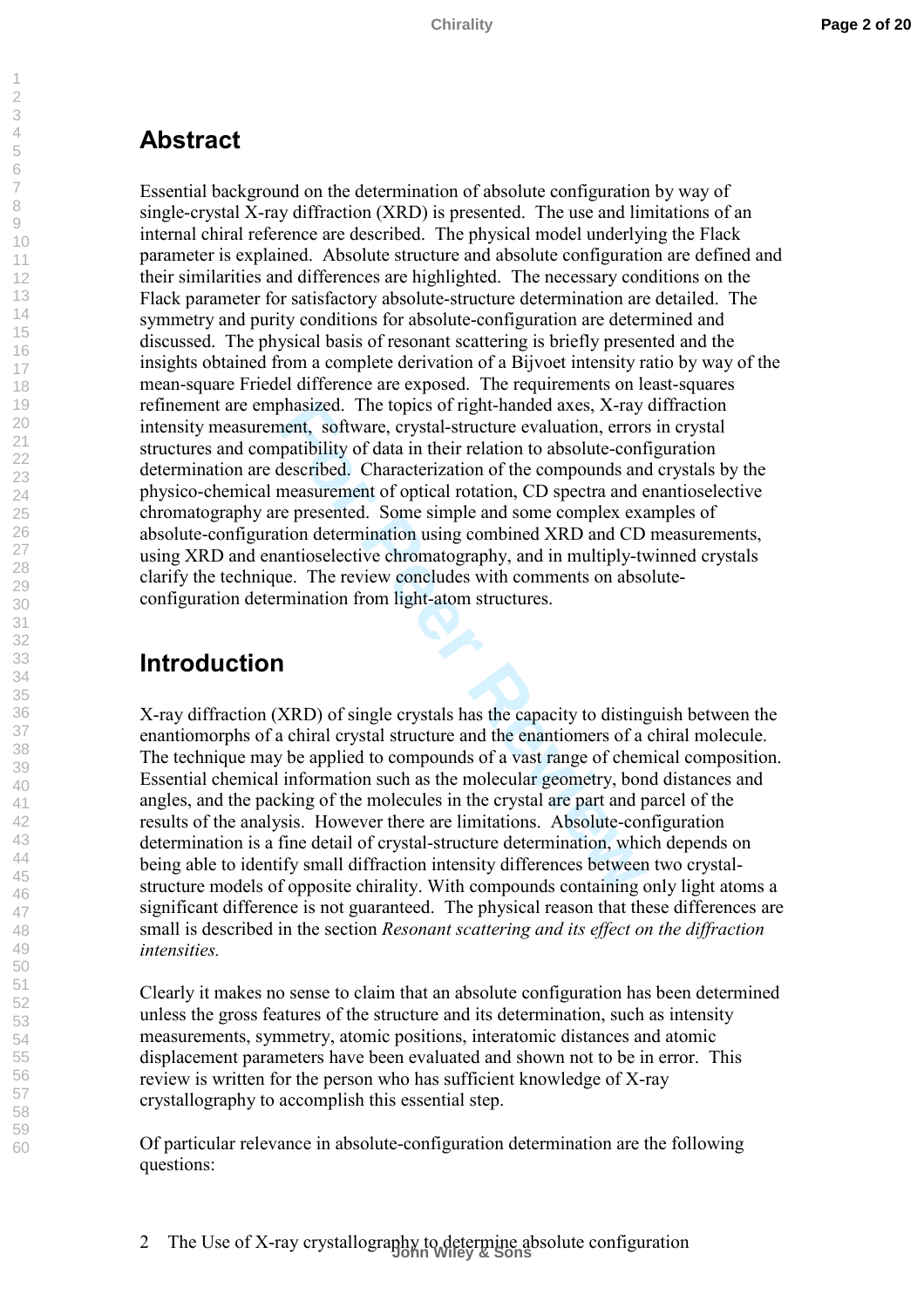$\overline{1}$  $\overline{2}$ 

60

- Does the model crystal structure properly represent the crystal structure inside the crystal(s) that have been measured? Is the crystal structure chiral? Is the model that of the real crystal structure and not its enantiomorph? Is the compound enantiomerically pure? Is the assumed space group symmetry neither too low nor too high?

 - Does the model crystal structure properly represent the bulk product from which the crystal was grown?

 - Have the bulk and the measured single crystal been sufficiently characterized or fingerprinted to enable another experimentalist to correctly identify the material studied?

ginights mose aspects which are the cause of conn<br>rove the capacity of single-crystal X-ray diffraction<br>are reviewed, along with a few examples of c<br>e all-important topic of characterization of bulk a<br>eated and the conclud In a presentation of the way that absolute-configuration determination is undertaken by single-crystal X-ray diffraction, the review provides essential background information and highlights those aspects which are the cause of confusion and error. Techniques to improve the capacity of single-crystal X-ray diffraction to determine absolute configuration are reviewed, along with a few examples of other more complex cases. The all-important topic of characterization of bulk and individual single crystals is treated and the concluding remarks contain comments on some current technical limitations. The current review does not go into any detail concerning the phase diagrams of enantiomeric mixtures as we have recently contributed detailed information on the absolute-configuration determination from binary enantiomeric mixtures<sup>1</sup> which are neither enantiomerically pure nor racemates (scalemates).

### **Single-crystal X-ray diffraction techniques using an internal chiral reference**

The presence in a crystal structure of enantiomerically pure chiral molecules, groups or chiral centres of known absolute configuration leads directly to the determination of the absolute configuration of the other constituents of the crystal by making the image of the atomic arrangement correspond to that of the chiral molecules whose absolute configuration is known. The chiral molecules (or groups or centres) thus act as an internal reference. These may be introduced as part of the compound by chemical reaction or as part of the crystal by co-crystallization using an enantiomerically pure sample of the reference substance. It is important to stress that the correctness of absolute-configuration determination using an internal chiral reference depends crucially on the knowledge of the enantiomeric purity of the reference material and its indicated absolute configuration. It is not sufficient to assume that chemical reaction, crystallization or operations of mechanochemistry (*i.e.* grinding) will necessarily conserve the chirality of the reference material.

## **Single-crystal X-ray diffraction techniques exploiting resonant scattering**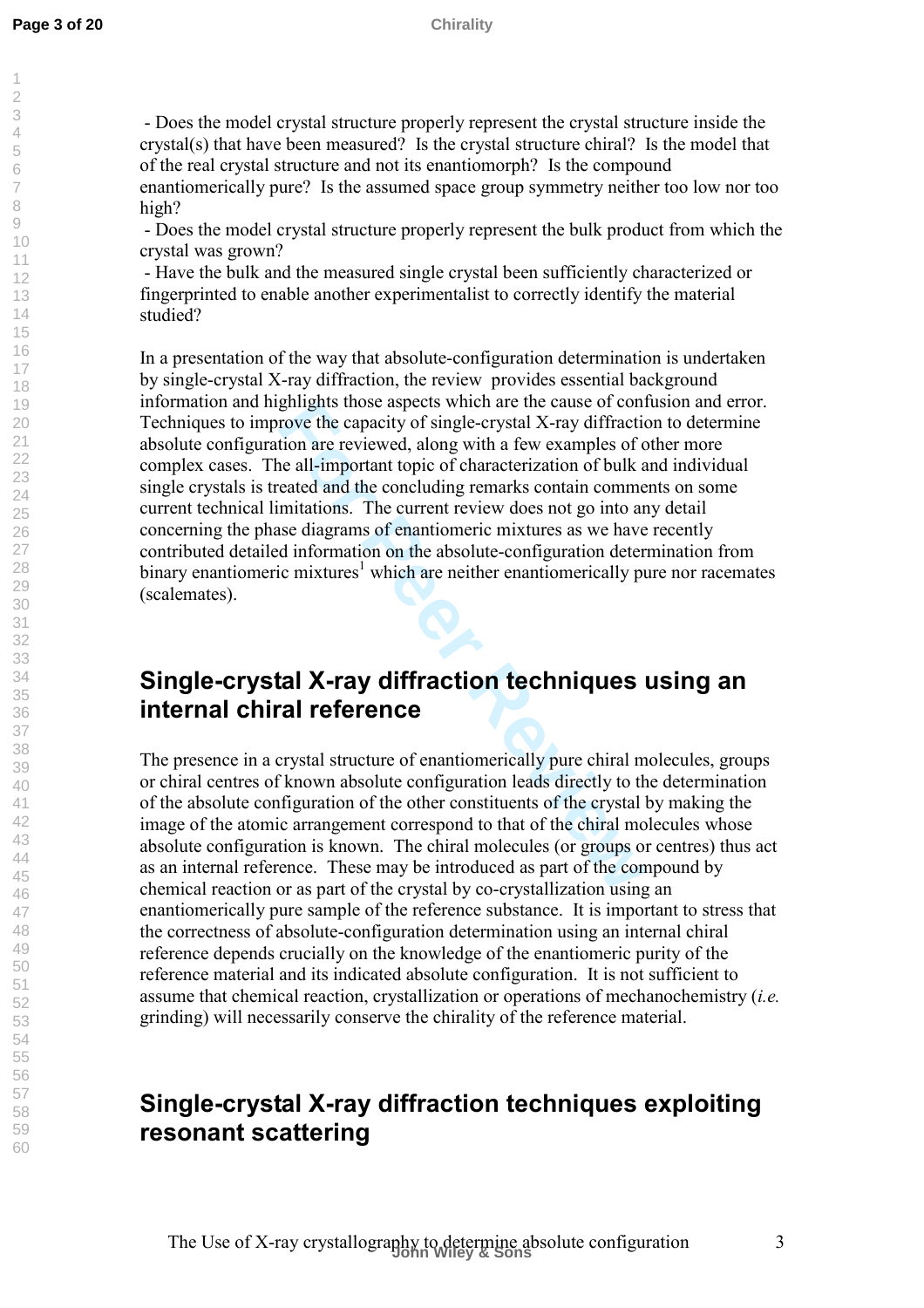### **The Flack parameter**

**Example 15** that look like those of a single crystal. For a nic X represent the model crystal structure as given group and atomic coordinates and  $\overline{X}$  its image i copic crystal may be represented as  $C = (1 - x) X$   $rx$   $rx$ The distinction by single-crystal X-ray diffraction of inversion-related models of a non-centrosymmetric crystal structure relies on the phenomenon of resonant scattering (see section *Resonant scattering and its effect on the diffraction intensities* ) and is measured by the Flack parameter<sup>2</sup>. The physical model underlying the Flack parameter is that of a crystal twinned by inversion and composed of distinguishable domains, all of these being real phenomena well established in the fields of mineralogy, crystal growth, crystal physics and solid-state physics<sup>3</sup>. The macroscopic crystal is formed of two types of homogeneous and perfectly-oriented domains, the relationship between the two domain types being that of inversion. A simple way of picturing the crystal twinned by inversion is to imagine a racemic conglomerate in which the crystals have stuck together at growth in a perfectly oriented manner giving diffraction patterns that look like those of a single crystal. For a nice illustrative example see<sup>4</sup>. Let X represent the model crystal structure as given by its cell dimensions, space group and atomic coordinates and X its image inverted through a point. The macroscopic crystal may be represented as  $C = (1 - x)X + xX$  for which the Flack parameter x measures respectively the mole fractions  $(1 - x)$  and x of the two types of domain X and X. When  $x = 0$ , there is only one domain in the crystal which is that of the model X. When  $x = 1$ , there is only one domain in the crystal which is that of the inverted model X. When  $x = 0.3$  both types of domain are present in the crystal in the proportion 70% of X to 30% of X. The physically meaningful values of *x* are  $0 \le x \le 1$  but due to statistical fluctuations and systematic errors, experimental values may lie a little outside of this range by a few standard uncertainties. A crystal of an enantiomerically pure compound in the correct absolute configuration has a value of the Flack parameter of zero. In crystallographic jargon one says that the Flack parameter measures the absolute structure of a non-centrosymmetric crystal and from this one may deduce the absolute configuration of the chiral molecules forming the crystal.

### **What are absolute structure and absolute configuration?**

For convenience, the formal definitions of these quantities are reproduced<sup>5</sup> in the glossary to this review. Absolute structure is a crystallographer's term and applies to non-centrosymmetric crystal structures. Absolute configuration is a chemist's term and refers to chiral molecules. Note particularly that both the entity under consideration, *viz* crystal structure versus molecule, and the symmetry restrictions, *viz* non-centrosymmetric versus lack of mirror reflection, inversion through a point and rotoinversions, are different. Both terms concern the complete specification of the spatial arrangement of atoms with respect to inversion and require that the sample under investigation be characterized by some other physical measurement.

### **Absolute-structure determination**

There are conditions under which one may say that the absolute structure of the crystal has been determined satisfactorily<sup>6</sup>. Firstly one wants to know whether the absolute-structure determination is sufficiently precise by looking to see whether the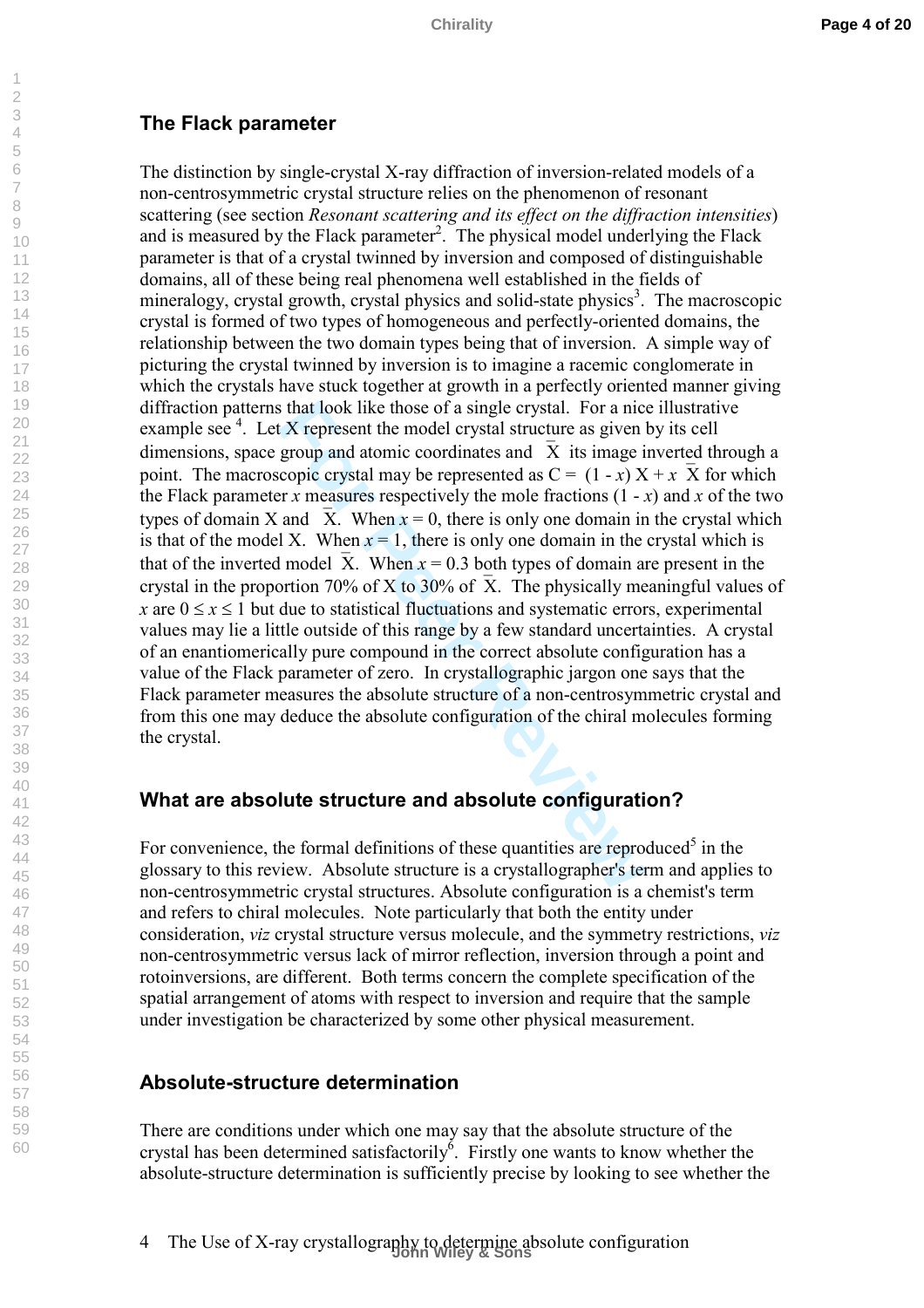$\overline{1}$  $\overline{2}$  $\overline{\mathcal{E}}$  $\overline{4}$ 5 6  $\overline{7}$ 8  $\mathcal{G}$ 

standard uncertainty  $u$  of the Flack parameter  $x(u)$  is sufficiently small: in general  $u$ should be less than 0.04 but this value may be relaxed to 0.10 for a compound proven by other means to be enantiomerically pure. Secondly the value of the Flack parameter itself should be close to zero within a region of three standard uncertainties *i.e.*  $u \leq 0.04$  (or  $u \leq 0.10$  for a chemically proven enantiomeric excess of 100%) and  $|x|/u$  < 3.0. Moreover the crystal and bulk need to be characterized. The above criteria have been established by way of statistical reasoning  $6$  to ensure that the structure analyst, by an examination of  $x(u)$  alone, does not claim an absolutestructure determination where none is valid. An unfortunate consequence of such a conservative or safe approach is that some borderline but valid absolute-structure determinations are deemed to be unacceptable. Some of the above criteria may be relaxed somewhat by taking account of a broader spectrum of knowledge over a class of compounds in conjunction with other non-diffraction data or accumulated knowledge of a particular instrument but this needs exceedingly careful, individual and expert evaluation.

### **Absolute-configuration determination**

**Exercise 2 For Perron State State State State State State State State State State State State State State State State State State State State State State State State State State State State State State State State State** Once the absolute structure has been determined satisfactorily, it is only then the moment to see whether something can be said about the absolute configuration of its constituent molecules, as not all valid determinations of absolute structure can necessarily lead to the assignment of an absolute configuration. Although the following description of restrictions<sup>7</sup> is self-sufficient, it has to be admitted that more background knowledge on chiral and achiral crystal structures<sup>5</sup> helps in its understanding. The weakest and most easily-applicable restriction is given first and the strongest one is given last. In fact the third restriction is sufficient in itself, the other two not so.

Space-group restriction: the simplest restriction is one of space-group symmetry. If the space group contains symmetry operations of the second kind (*i.e.* rotoinversions or rotoreflections, glide reflections), it must occur that these operate either intramolecularly, forcing the individual molecules to be achiral, or intermolecularly, forcing an arrangement of pairs of opposite enantiomers. Thus, in the first case, the molecules are achiral and in the second a racemate is present. Consequently it is only in crystals displaying space groups containing exclusively symmetry operations of the first kind (*i.e.* pure or proper rotations, screw rotations) that the determination of absolute configuration is possible (geometric crystal classes: 1, 2, 222, 4, 422, 3, 32, 6, 622, 23 and 432).

**Chiral molecular entity restriction** : to comply with the definition of absolute configuration 5 , one needs to identify a chiral molecular entity and its spatial arrangement in the crystal structure. For example in a couple of alkali tartrate salts $^{8,9}$ , the absolute configuration of the tartrate anion (a chiral molecule) was established but correctly no claims to have done so for the sodium or rubidium atoms were made as these are achiral cations and not molecules. The symmetry group of an achiral molecule contains rotoinversion or rotoreflection operations and these may or may not be part of the space-group symmetry of the crystal. So one must always examine the spatial arrangement of a candidate molecule for non-crystallographic rotoinversion or rotoreflection symmetry operations and if any are found, the molecule is achiral and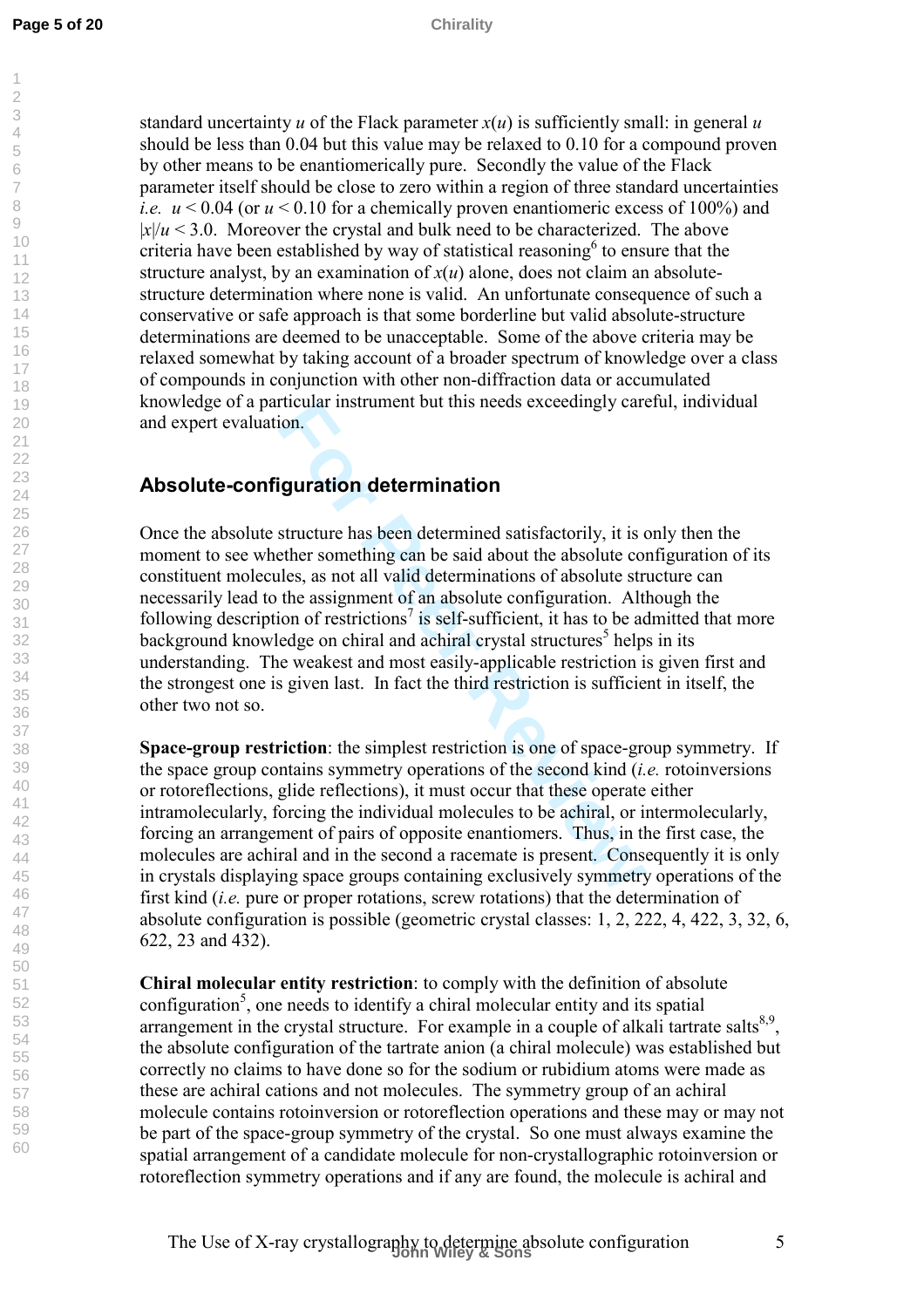its absolute configuration cannot be determined. For example any planar molecule has mirror symmetry and is achiral whether the mirror plane is part of the space-group symmetry or not.

**Solid-state enantiomeric purity restriction** : one needs to verify that all occurrences of the chiral molecular entity in the crystal structure are the same enantiomer for an absolute-configuration assignment to be valid. This is of particular concern when the asymmetric unit contains more than one occurrence of the chiral molecule  $(Z > 1)$ .

Some of the above criteria may be relaxed but such studies need exceedingly careful, individual and expert evaluation as described in the section *Absolute-configuration*  determination from a bulk racemate by combined CD and XRD<sup>10</sup>. Bulk samples which are mixtures of diastereoisomers may give rise to crystals which contain several of the diastereoisomers either in an ordered or disordered arrangement. The crystal structure may clearly and distinctly show the configuration of some of the elements of chirality common to all of the diastereoisomers whereas those elements which vary amongst the diastereoisomers may be in doubt due to disordered atomic positions arising from the superposition of more than one diastereoisomer.

ereoisomers either in an ordered or disordered arrival and distinctly show the configuration of ty common to all of the diastereoisomers whereas st the diastereoisomers may be in doubt due to disom the superposition of mor The *space-group restriction* mentioned above implies that absolute configuration may only be undertaken from chiral crystal structures. The latter are necessarily noncentrosymmetric but not all non-centrosymmetric crystal structures are chiral. Achiral non-centrosymmetric crystal structures exist and the absolute structure of their crystals may be determined. However it is not possible to deduce the absolute configuration of their constituent molecules for the reasons given above. As we have explained previously<sup>5</sup> chiral crystal structures are found formed either of enantiomerically pure (chiral) molecules, or of chiral molecules as a racemate, or of achiral molecules. Achiral crystal structures, which may be either centrosymmetric or non-centrosymmetric, are found formed either of chiral molecules as a racemate, or of achiral molecules. Enantiomerically pure compounds are found to crystallize exclusively in chiral crystal structures.

#### **Resonant scattering and its effect on the diffraction intensities**

Optical systems working with visible light distinguish objects of opposite chirality without difficulty *i.e.* one can easily see the difference between ones own right and left hand. The major difference in the diffraction pattern of the right and left hand occurs in the phases of the inversion-related reflections whereas their amplitudes are identical in the absence of any resonant effects. Differences in intensities of the latter occur only if a resonant frequency of the diffracting object is near to that of the incident electromagnetic radiation. Therein lies the essential difficulty for chirality distinction using X-rays. As no lens exists for focusing X-rays, one has to rely only on the intensity of the reflections in the Fraunhofer diffraction pattern. Moreover if the frequency of the incident X-rays is close to that of some of the atomic electrons which cause diffraction, it will be only a small proportion of these electrons which are resonant and the intensity difference between inversion-related reflections (Friedel opposites in crystallographic jargon) is small. A further complication is that the resonant frequencies of light atoms occur at long X-ray wavelengths which are very difficult to access experimentally. It helps to remember that resonant scattering is no

 $\overline{1}$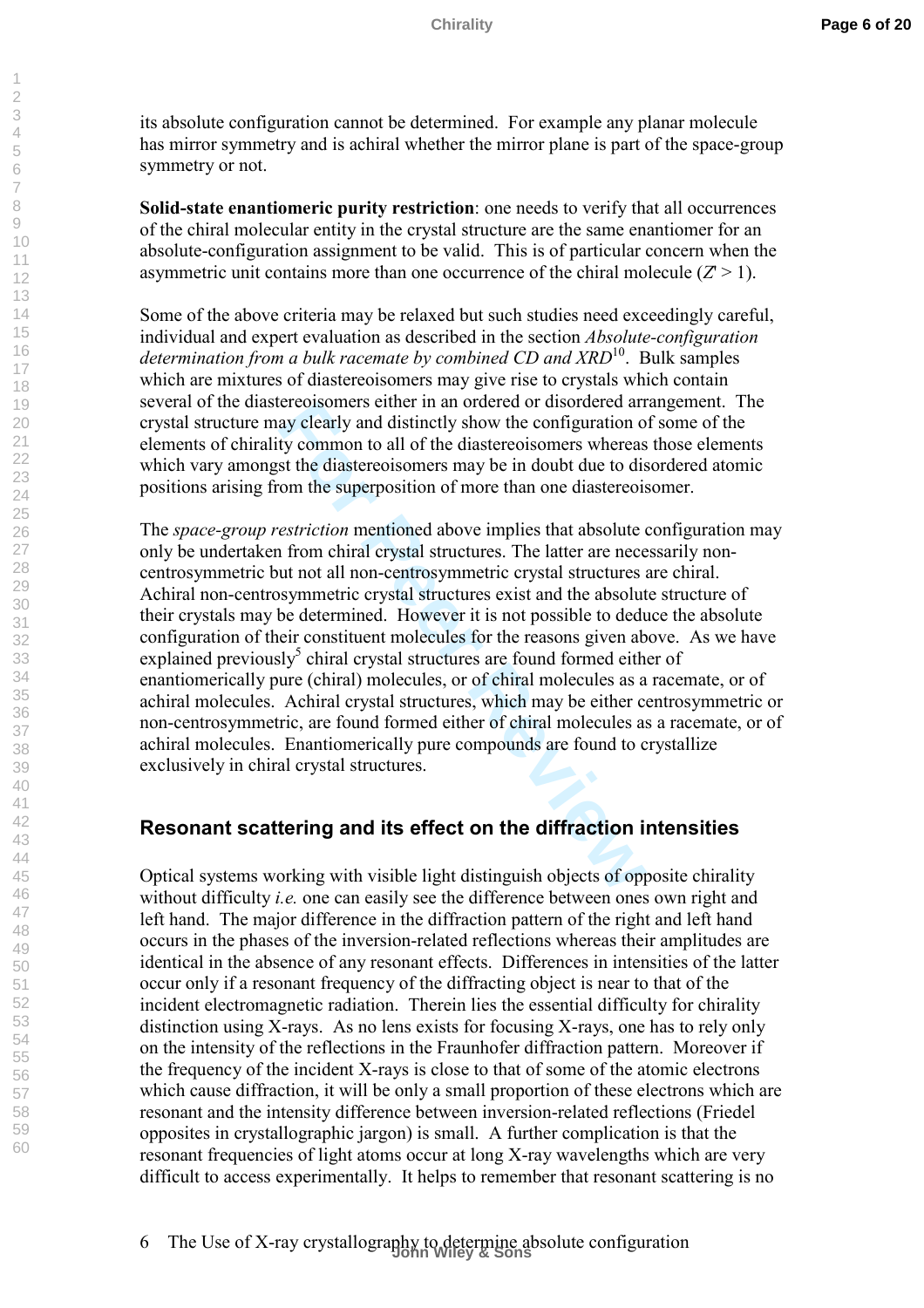$\overline{1}$  $\overline{2}$  $\overline{\mathcal{E}}$  $\overline{4}$ 5 6  $\overline{7}$ 8  $\mathcal{G}$ 

#### **Chirality**

more or no less than the response of a forced damped harmonic oscillator of which there are numerous examples in nature. There is nothing anomalous about resonant scattering (apart perhaps from the commonly-used names *anomalous dispersion* and *anomalous scattering*).

An important tool<sup>11</sup> in understanding resonant-scattering effects in X-ray diffraction and of use in the planning of experimentation and the evaluation of results has been provided very recently in an analytical expression for the mean-square Friedel intensity difference for a non-centrosymmetric crystal structure with a centrosymmetric substructure. A related Bijvoet intensity ratio  $\chi$  gives a measure of Friedel differences relative to the average intensity of Friedel opposites. A spreadsheet application available with the publication<sup>11</sup> undertakes the necessary calculations from the elemental composition of the compound for some common Xray wavelengths. Values of  $10^4 \gamma$  called Friedif<sup>11</sup> are calculated both for the case of all atoms arranged non-centrosymmetrically and also allowing for atoms arranged on a centrosymmetric substructure if it is possible to identify these. We now rapidly pass in review some of the principal insights that this work has provided:

 - The Bijvoet ratio is largest when all atoms are arranged non-centrosymmetrically and zero when all atoms are arranged centrosymmetrically.

 - The Bijvoet ratio is zero when all atoms are of the same chemical element regardless of whether the structure is non-centrosymmetric or centrosymmetric. Such is the case, in the spherical atom approximation, for the chiral crystal structure of elemental Se in the form of a helix<sup>12</sup>.

- The Bijvoet ratio quantifies a contrast and needs both resonant and non-resonant atoms to attain large values.

 - Rather surprisingly the presence in an otherwise non-centrosymmetric structure of a centrosymmetric arrangement of resonant atoms of one (heavy) chemical element does not diminish the value of the Bijvoet intensity ratio, an observation which had already been confirmed experimentally $13,14$ .

Values of 10'  $\chi$  called Friedit<sup>1</sup>' are calculated both<br>non-centrosymmetrically and also allowing for at<br>substructure if it is possible to identify these. We<br>the principal insights that this work has provided:<br>is larges - The analytical form of the Bijvoet ratio shows that there are no classes of Bragg reflections having particularly large or small values. Consequently, in the absence of a model of the crystal structure, no particular reflections nor any specific regions of reciprocal space on average are established as showing large Friedel differences.

Calculation of the Bijvoet ratio at different wavelengths enables an optimal choice of X-ray wavelength to be made prior to experimentation. Further it allows the molecular composition of the crystal to be optimized. Suppose for example that a compound is found to have a Bijvoet ratio that is too small for absolute-configuration determination. One may envisage the synthesis of a suitable derivative or the fabrication of a solvate or co-crystal of the compound having a higher Bijvoet ratio. As has been shown above it is unimportant if the solvent or co-crystal molecule takes an essentially centrosymmetric arrangement in the crystal as this does not tend to diminish the Bijvoet ratio. Moreover we have found<sup>14</sup>, using an approximate form of the Bijvoet ratio<sup>15</sup> and a small set of pseudo-centrosymmetric structures, a relationship between the Bijvoet ratio and the standard uncertainty on the Flack parameter. This relationship allows *a-priori* estimates of the standard uncertainty of the Flack parameter. Work is currently in progress to establish the corresponding relationship between the full Bijvoet ratio and the standard uncertainty on the Flack parameter for a much larger set of non-pseudosymmetric structures. Unfortunately as this review goes to press, we have not yet completed the data analysis to determine the values of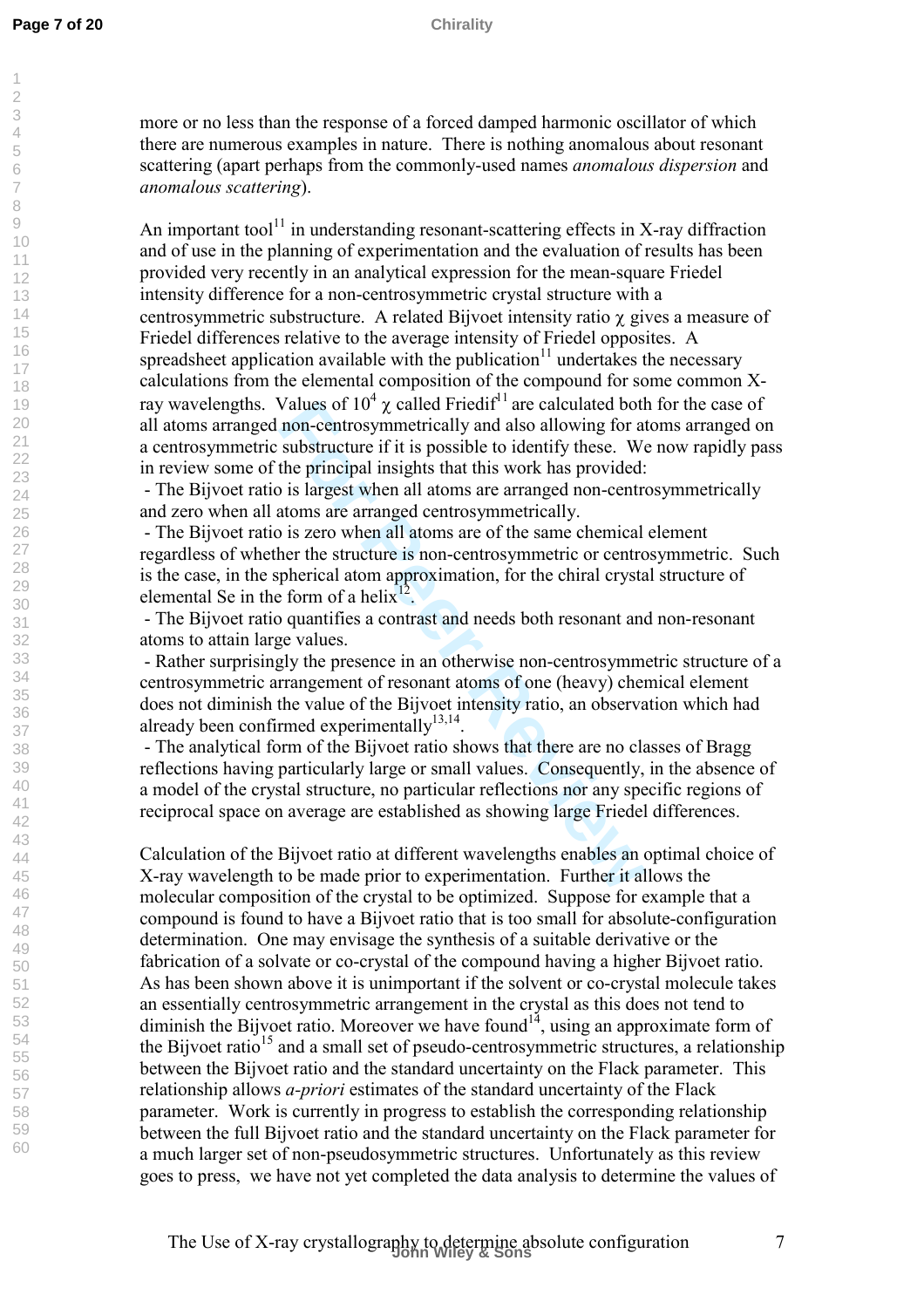Friedif corresponding to our limiting values of  $u$  of 0.04 and 0.10, and to investigate in more detail the influence of pseudosymmetry.

#### **Least-squares refinement**

Early results<sup>16,17</sup> and subsequent experience from many crystal-structure determinations have shown that the Flack parameter is robust and converges in only a few cycles to its final value during least-squares refinement. However as the Flack parameter is one of many parameters of the physical model of a crystal structure, the values of which are to be found by optimization based on some general criterion, it is essential in the final cycles of optimization that all parameters be varied jointly and simultaneously. If this prescription is not followed, two effects may occur separately or together: (a) the value of the Flack parameter may not correspond to the best value for the optimization criterion and (b) its standard uncertainty may be incorrectly estimated, most frequently underestimated. In the case of least-squares minimization, the final refinement needs to be undertaken by full-matrix least-squares (all parameters varied jointly and simultaneously) and needs to have converged.

value of the Flack parameter may not correspond<br>n criterion and (b) its standard uncertainty may be<br>quently underestimated. In the case of least-squa<br>it needs to be undertaken by full-matrix least-squa<br>jointly and simulta Another important aspect of least-squares minimization which needs some words of explanation is that of stabilization and damping<sup>18</sup>. In order to avoid a least-squares refinement becoming unstable and failing to converge, certain numerical techniques, grouped together under the general term *damping,* are often applied automatically or manually. A side effect of these techniques is that stabilized parameters stay close to their starting or target values with standard uncertainties that are systematically underestimated. Biased (wrong) parameter estimates and underestimated standard uncertainties are the result.

#### **Inverting a model structure**

It sometimes happens that a model crystal structure yields a value of the Flack parameter larger than 0.5. In order to represent the majority component in the crystal the model needs to be inverted so the Flack parameter takes a value less than 0.5. In general this inversion is obtained by inversion in the origin by just changing all atomic coordinates  $x, y, z$  into  $-x, -y, -z$  or some point symmetry-equivalent to it. However for the chiral crystal structures which are necessary for absoluteconfiguration determination, there are some cases where this simple change of coordinates is insufficient or inappropriate. So in the case of a space group belonging to one of the 11 pairs of enantiomorphic space groups  $(P4_1-P4_3; P4_122-P4_322;$ *P*<sup>4</sup><sub>1</sub>2<sub>1</sub>2-P<sup>4</sup><sub>3</sub>2<sub>1</sub>2; *P*3<sub>1</sub>-P<sub>3</sub><sub>2</sub>; *P*3<sub>1</sub>21-P<sub>3</sub><sub>2</sub>21; *P*3<sub>1</sub>12-P<sub>3</sub><sub>2</sub>12; *P*6<sub>1</sub>-P6<sub>5</sub>; *P*6<sub>2</sub>-P6<sub>4</sub>; *P*6<sub>1</sub>22- $P6<sub>5</sub>22$ ;  $P6<sub>2</sub>22-P6<sub>4</sub>22$ ;  $P4<sub>1</sub>32-P4<sub>3</sub>32$ ), the space group should also be changed into the other member of the pair. As they occur in enantiomorphic pairs these 22 space groups are the only ones that are correctly described as being chiral<sup>5</sup>. Moreover there are cases where for the standard setting of the space group<sup>19</sup> that the coordinates need to be inverted in some point other than the origin. The coordinates of the appropriate inversion point can be found in the columns *Inversion through a centre at* of the tables of Euclidean normalizers of space groups<sup>20</sup>. For non-standard settings an algorithmic solution to this problem has been provided<sup>16</sup>.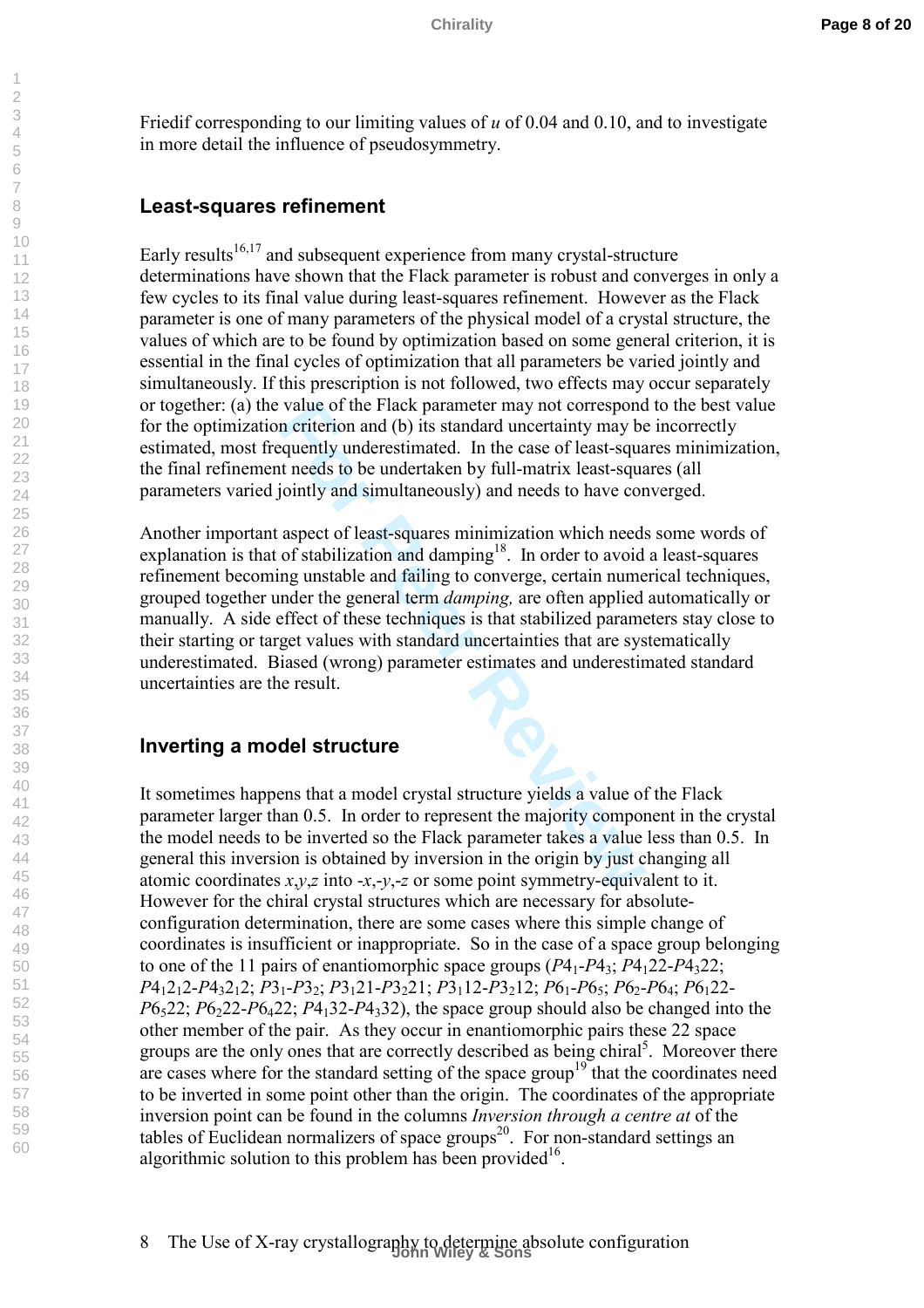$\overline{1}$  $\overline{2}$  $\overline{\mathcal{E}}$  $\overline{4}$ 5 6  $\overline{7}$ 8 9

## **Characterization of compounds and crystals**

The phase diagrams of enantiomeric mixtures can be complicated<sup>21,22</sup> giving rise to solid and liquid phases of different composition. Also kinetic effects play an important role in crystallization. It is for these reasons that for absolute-configuration determination, some characterization or measurement of the enantiomeric purity not only of the bulk but also of the single crystal used for the diffraction studies is recommended. There are three principal methods of characterization:

(OR) The specific rotation of the optical activity in solution. As the measurement of specific rotation is a single-wavelength technique, the presence and effect of impurities can easily go undetected. Moreover OR can not be applied to microgram quantities (*i.e.*<sup>a</sup> single crystal used for diffraction studies). Also OR can only provide a measure of enantiomeric excess if the specific rotation of the enantiomerically pure compound is sufficiently strong and has been determined previously.

iomeric excess if the specific rotation of the enan<br>
Fiently strong and has been determined previously<br>
and near-UV circular dichroism spectrum in solu<br>
to f impurities may be readily recognized in a CD<br>
stances, CD may be (CD) The visible and near-UV circular dichroism spectrum in solution. The presence and effect of impurities may be readily recognized in a CD spectrum. In favourable circumstances, CD may be applied to the single crystal used for the diffraction measurements taken into solution. For compounds that racemize rapidly in solution, solid-state CD in a KBr disk may be applied to the bulk compound and perhaps even to a powdered single crystal<sup>23,24,25</sup>. One may expect vibrational CD, either IR or Raman, to be used increasingly in the future.

(EC) Enantioselective chromatography. This sensitive technique is applicable to microgram quantities and provides estimates of the enantiomeric excess. It is of course necessary to establish that under the chosen experimental conditions that the two enantiomers are clearly separated. The retention times provide a satisfactory characterization of the two enantiomers.

Regrettably little use is made of differential scanning calorimetry (DSC) by synthetic chemists and structure analysts. Nevertheless the measurement of melting temperatures and enthalpies is a valuable technique for establishing a phase diagram. DSC measurements may be applied to the bulk.

In passing, we also mention that powder diffraction can be useful. The simple expedient of comparing the X-ray powder diffraction pattern of the bulk product with that simulated from the results of a single-crystal study allows the presence in the bulk of polymorphs and crystalline diastereoisomers to be revealed. Clearly although this technique is of no help for detecting racemic conglomerates, it is very helpful for other solid mixtures<sup>26</sup>. As the presence of diastereoisomers has the capability of invalidating the determination of absolute configuration, any method which establishes the number and relative concentration of these isomers should be used to characterize the bulk compound and if possible the single crystal used for the diffraction studies.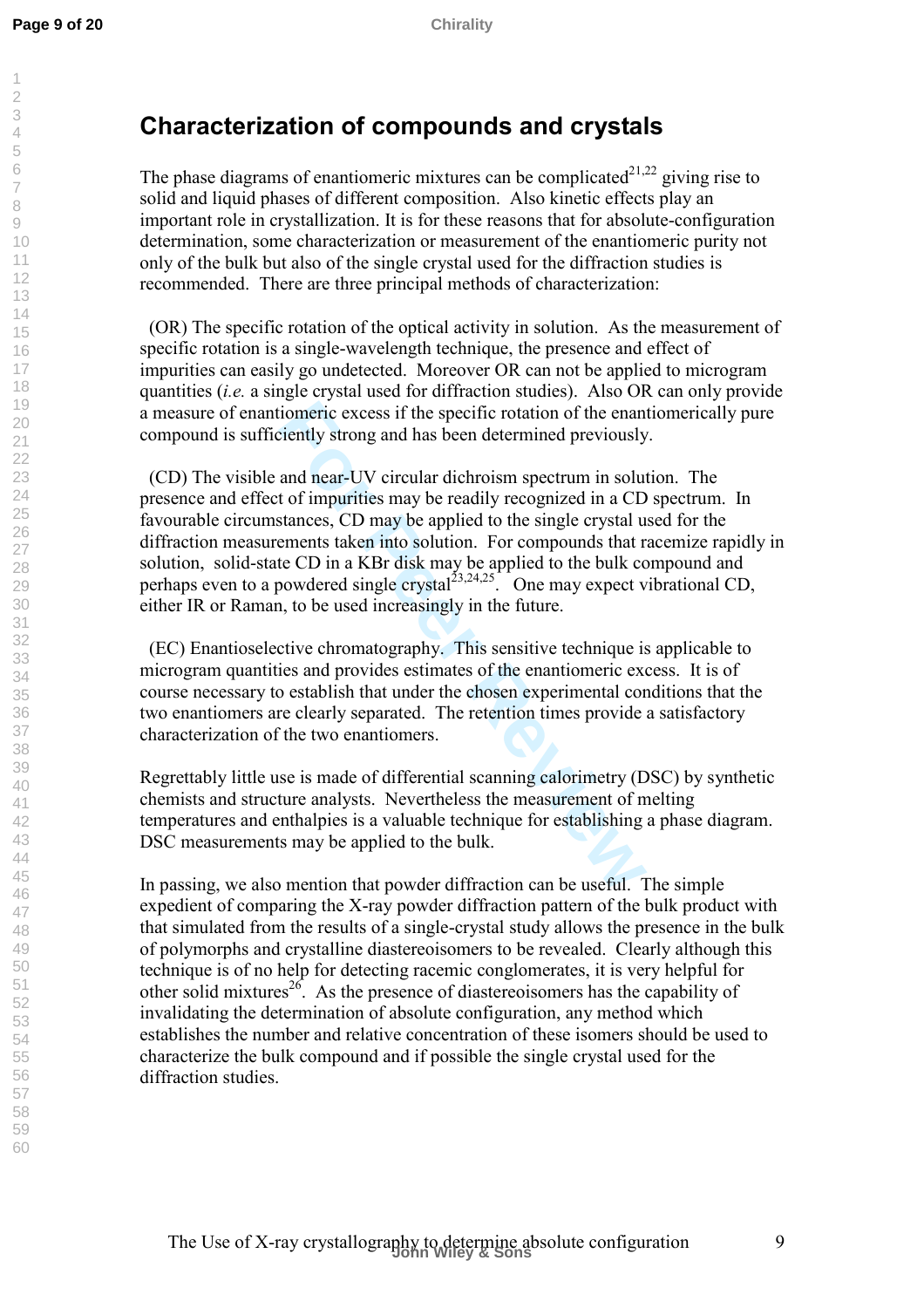### **Experimentation and analysis needs impeccable technique**

#### **Right-handed axes**

As emphasized and discussed previously<sup>27</sup>, right-handed sets of axes must be used at every stage of an analysis of absolute structure. Of particular danger for the structure analyst are basis transformations performed to bring the unit cell into a standard setting. To maintain right-handed axes, any basis transformation matrix must have a positive determinant. A transformation matrix with a negative determinant will transform a right-handed set of axes into a left-handed set of axes, and conversely. The sign of the determinant can not be spotted simply by counting the number of positive and negative elements in the transformation matrix. The orientation matrix (**UB**) of the crystal on the diffractometer must have a positive determinant. It is standard practice in our laboratory to calibrate every diffractometer after a hardware or software modification with a well-defined reference material of a chiral crystal structure and containing a sufficient amount of resonant scattering. We use enantiomerically pure potassium hydrogen (2R,3R) tartrate. With such a test material, structure solution must give a Flack parameter very close to zero for the  $(2R,3R)$ configuration of the acid tartrate anion.

#### **X-ray diffraction intensity measurements**

erminant can not be spotted simply by counting tive elements in the transformation matrix. The or<br>on the diffractometer must have a positive detern<br>our laboratory to calibrate every diffractometer<br>action with a well-define It has been established<sup>13,14</sup>, under certain particular conditions which it is not necessary to detail here, that unless intensity measurements of both members, *h k l* and *h k l* of each pair of Friedel opposites are made and used separately in the least-squares refinement, false values of the Flack parameter may result. It hence seems prudent, whether these particular conditions apply or not, to always measure both members of each Friedel pair. Fortunately with modern-day equipment using area detectors this criterion is easy to achieve and is often the default mode of operation. At the data-reduction stage it is essential for absolute-configuration determination not to average the intensities of Friedel opposites<sup>6</sup>, to transform reflection indices only according to the symmetry operations of the crystal point group <sup>6</sup> and not to use any semi-empirical absorption correction which applies a different correction to the intensities of *h* k l and  $\overline{h} \overline{k} \overline{l}^{-1}$ . In writing about pairs of Friedel opposites in this review,  $\overline{h} \overline{k} \overline{l}$  should be taken in a general sense to mean *h k l* or any Bragg reflection symmetry-equivalent to it under the point group of the crystal. For a non-centrosymmetric crystal *h k l* and

*h k l* are not symmetry-equivalent under the point group of the crystal. Later on in this review the term Friedel coverage is also used. If in the intensity data, for each reflection  $h \, k \, l$  the reflection  $h \, k \, l$ , or one symmetry-equivalent to it, has been measured then the Friedel coverage is 100%. If for each  $h \, k \, l$ ,  $\overline{h} \, \overline{k} \, \overline{l}$  or one symmetry-equivalent to it has not been measured then the Friedel coverage is 0%.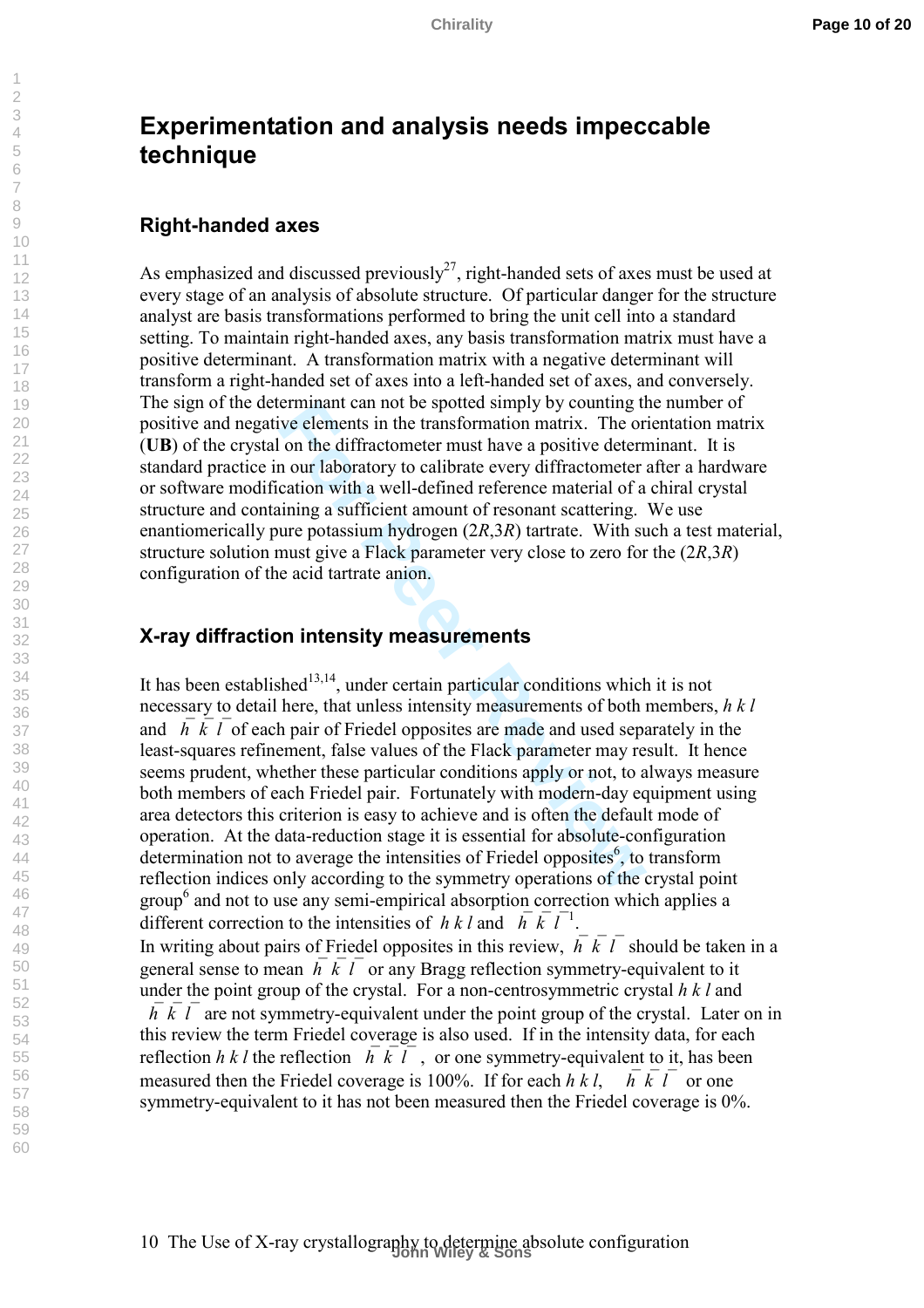$\overline{1}$  $\overline{2}$  $\overline{\mathcal{E}}$  $\overline{4}$ 5 6  $\overline{7}$ 8 9

### **Getting the best out of your software**

In the section *Least-squares refinement* above it was pointed out that full-matrix simultaneous refinement of all variables should be used in the final cycles to obtain reliable results. One widely-used least-squares refinement programme, SHELXL93/97<sup>28</sup>, uses by default a sparse-matrix technique<sup>6</sup>, called *hole-in-one*, for the refinement of the Flack parameter. SHELXL may nevertheless be coaxed into doing the appropriate full-matrix calculation $13,29$ .

One may make one or two simple checks of any refinement software. The first is to invert the structure and check that a value of the Flack parameter of 1 - *x* with the same standard uncertainty is obtained. A second check is to undertake the refinement using a different starting value of the Flack parameter which should lead to exactly the same value of  $x(u)$ .

#### **Crystal-structure evaluation**

re **evaluation**<br> **Formulation**<br> **Formulation**<br> **Formulation**<br> **Formulation**<br> **Formulation**<br> **Formulation**<br> **Formulation**<br> **Formulation**<br> **Formulation**<br> **Formulation**<br> **Formulation**<br> **Formulation**<br> **Formulation**<br> **Formulat** The results of a crystal-structure determination are transmitted nowadays by means of computer-readable files *viz* a Crystallographic Information Framework<sup>30</sup> (CIF) file which may be used for display, analysis, evaluation and archiving. A great deal may be achieved by the automated evaluation of the information contained in a CIF file concerning the data measurements and the crystal-structure determination. Systems can be designed to make use of a considerable amount of general and specific crystallographic knowledge and know-how in the evaluation of a structure determination, and to alert the structure analyst to ambiguities, contradictions and shortcomings in the information encapsulated in a CIF file. With the aid of these alerts, the data-measurement and structure-refinement procedures may be improved, completed and justified. An essential element is the examination of a graphical representation of the atomic displacement parameters<sup>31</sup>. The most elaborate system currently in operation for the evaluation of crystal-structure determinations is the freeof-charge online checkCIF/PLATON<sup>32,33</sup> operated by the International Union of Crystallography.

#### **Erroneous crystal structures**

One should bear in mind that a structure analysis may be erroneous. An error with which one should be familiar is the one in which the symmetry of a crystal structure has been incorrectly assigned to a non-centrosymmetric space group whereas the crystal structure itself is really centrosymmetric. In an erroneous noncentrosymmetric description of a crystal structure, the conditions for absoluteconfiguration determination may apparently be achieved which do not of course apply in the true centrosymmetric description<sup>13,14</sup>. The measurement of a whole sphere of reflection intensities (see section *X-ray diffraction intensity measurements* ) is a prudent approach to help avoiding falling into this trap. Of equal relevance to absolute-configuration determination are those cases of analysis in which an achiral crystal structure of a racemate (often disordered) with a space group containing rotoinversion operations has erroneously been assigned to a crystal which has in fact a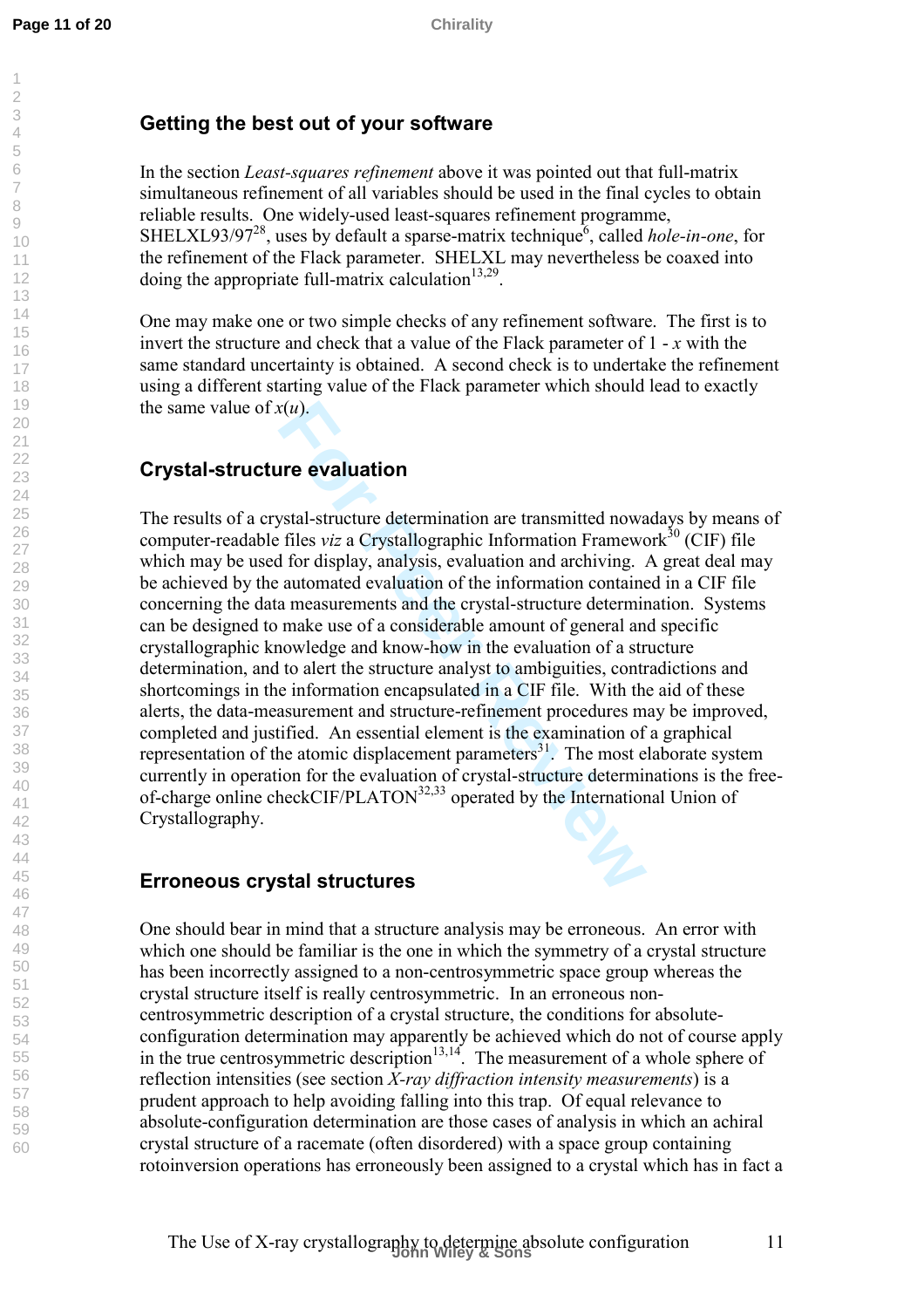chiral crystal structure of an enantiomerically pure compound with a space group containing only rotation and screw rotation operations. This latter case may arise when a bulk racemate crystallizes by spontaneous resolution and the structure analyst force-feeds the structure solution with a racemate. The possibility of undertaking an absolute-configuration is hence lost.

From an analysis of the atomic coordinates and cell parameters, checkCIF/PLATON may provide an alert that a space group of too low symmetry has been chosen. The most common situation is that it may be possible to add a centre of symmetry to the chosen space group. This proposition should be rejected if there is strong evidence to show that the compound is enantiomerically pure in the crystalline state.

Partial-polar ambiguities<sup>34</sup> have the capacity to falsify an absolute-configuration determination. In a crystal-structure solution suffering from a partial-polar ambiguity, some of the atoms are correctly located but the others are images of the real atoms inverted in a point. One may be able to recognize this type of error by a study of interatomic distances and angles.

#### **Compatibility of chemical and crystallographic data**

a crystal-structure solution surfering from a partia<br>are correctly located but the others are images of<br>One may be able to recognize this type of error<br>res and angles.<br>**Solution** and **Crystallographic data**<br> $\frac{1}{1}$  of 13 In our recent study<sup>1</sup> of 135 published crystal structures of metallacycles an appalling 26% had incompatible chemical and crystallographic data. In general, for these incompatible crystal structures, the chemical evidence was adequate to convince us that the bulk products had a composition close to an enantiomeric excess of 100%. The crystal structures were determined as being chiral but with values of the Flack parameter close to 0.5, with a low standard uncertainty, indicative of a crystal twinned by inversion with an overall composition near to that of the racemate, in contradiction to the chemical evidence. We hypothesized that for the incompatible crystal-structure determinations that either the data-reduction software had averaged Friedel opposites or that an empirical absorption correction procedure had tended to eliminate intensity differences between Friedel opposites. Other considerations have also been highlighted<sup>14</sup>.

### **Some examples to stretch one's understanding**

### **Experimental values of the Flack parameter**

We owe a debt of gratitude to the referees of this article for suggesting the inclusion of this section giving the interpretation of some typical values of the Flack parameter. We can not stress sufficiently yet again that a necessary step, prior to examining and interpreting the Flack parameter, is to scrutinize the output of a system such as checkCIF/PLATON32,33,31 to ensure the overall validity of the structure determination. For absolute-configuration determination one pays particular attention to any indications of pseudosymmetry, incorrect space group and insufficient number of intensity measurements of Friedel opposites. Moreover the non-crystallographic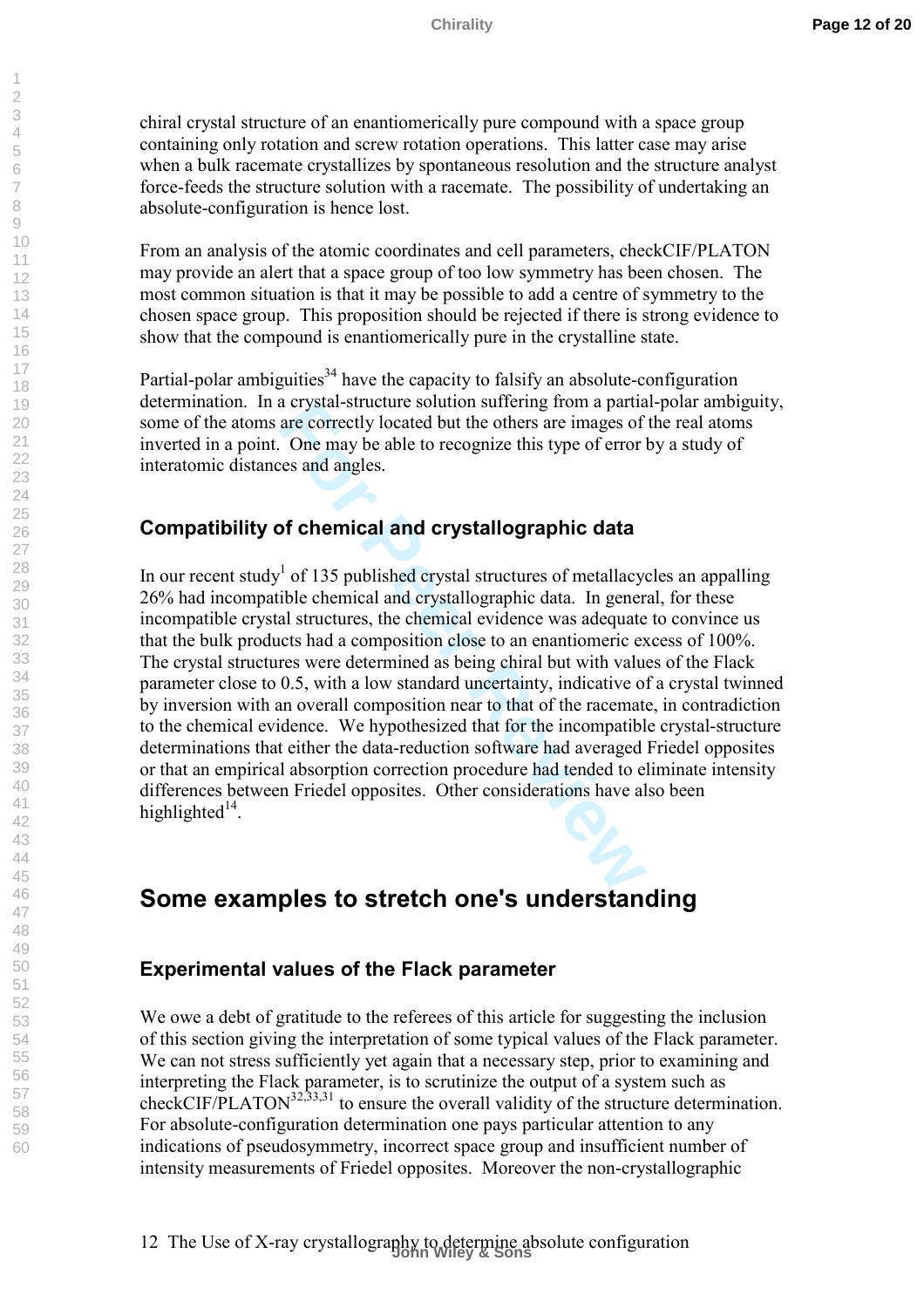**Page 13 of 20**

123456789

 $\overline{1}$  $\overline{2}$  $\overline{\mathcal{L}}$  $\overline{4}$ 5 6  $\overline{7}$ 8 9

#### **Chirality**

**chemical** evidence concerning the enantiopurity both of the bulk and of the individual single crystal used for the diffraction studies needs to be reviewed.

 $x(u) = 0.05(2)$ , space group  $P2<sub>1</sub>/c$ : This report is complete rubbish as a crystal structure with this space group is centrosymmetric implying that both absolute structure and the Flack parameter are meaningless. If there are chiral molecules in this structure, they are present as the racemate.

 $x(u) = 0.05(2)$ , space group *Pna*2<sub>1</sub>: Absolute-configuration determination is not possible as this space group contains rotoinversion operations in the form of the glide reflections *n* and *a* . The crystal structure is non-centrosymmetric and achiral. If there are chiral molecules in this structure, they are present as the racemate. Absolutestructure determination, but not absolute-configuration determination, may have been possible in this case.

ne standard uncertainty on the Flack parameter is<br>meter itself is within three standard uncertainties of<br>tion has been achieved. Moreover as the space g<br>and screw rotations, the crystal structure is non-<br>cantropurity of t  $x(u) = 0.05(2)$ , space group C2, good Friedel coverage, enantiomerically-pure bulk compound: The standard uncertainty on the Flack parameter is less than 0.10 and the Flack parameter itself is within three standard uncertainties of zero. Absolutestructure determination has been achieved. Moreover as the space group contains only pure rotations and screw rotations, the crystal structure is non-centrosymmetric and chiral. The enantiopurity of the bulk compound ensures the enantiopurity of the single crystal used for the diffraction studies and consequently absolute-configuration determination has been achieved. Characterization of the bulk compound by OR, CD or enantioselective chromatography is necessary to make the absolute-configuration determination complete.

 $x(u) = 0.05(2)$ , space group C<sub>2</sub>, good Friedel coverage, racemic bulk compound: Similar to the case immediately above but the compound has crystallized by spontaneous resolution. For measurements on a series of crystals all refined using the same structure model, about 50% of the crystals would give  $x(u) \approx 0.05(2)$  and the other 50% would give  $x(u) \approx 0.95(2)$ . Absolute configuration is achieved if it is possible to characterize by either CD or enantioselective chromatography the single crystal used for the diffraction study.

 $x(u) = -0.1(2)$ : The value 0.2 of the standard uncertainty is larger than either of the limiting values 0.04 or 0.1 and consequently absolute-structure and absoluteconfiguration determination are not possible from the experimental intensity measurements. The negative value of the Flack parameter is within three standard uncertainties of zero and entirely compatible with the statistical fluctuations inherent in the experimental measurements. Possible remedies to achieve a smaller standard uncertainty on the Flack parameter are more accurate intensity measurements, measurement at a lower temperature, accurate measurement of a selected set of Bragg reflections having the largest model Friedel intensity differences, use of a radiation of different wavelength, synthesis of a derivative containing resonant-scattering atoms and synthesis of a co-crystal or solvate containing resonant scatterers.

 $x(u) = 0.00$ : No standard uncertainty on the Flack parameter has been reported and the Flack parameter may not even have been refined. As it is hence impossible to assess the accuracy of the Flack parameter, absolute-structure and absoluteconfiguration determination have not been achieved.

 $x(u) = 0.0(3)$ : This is a situation similar to that of  $x(u) = -0.1(2)$  but with an even greater uncertainty.

 $x(u) = 0.81(12)$ : For values of the Flack parameter greater than 0.5, the structure model should be inverted and the refinement restarted.

 $x(u) = 0.19(12)$ : When using SHELXL<sup>28</sup> there is the danger that positive values of the Flack parameter noticeably different from zero may not have converged.

The Use of X-ray crystallography to determine absolute configuration 13 **John Wiley & Sons**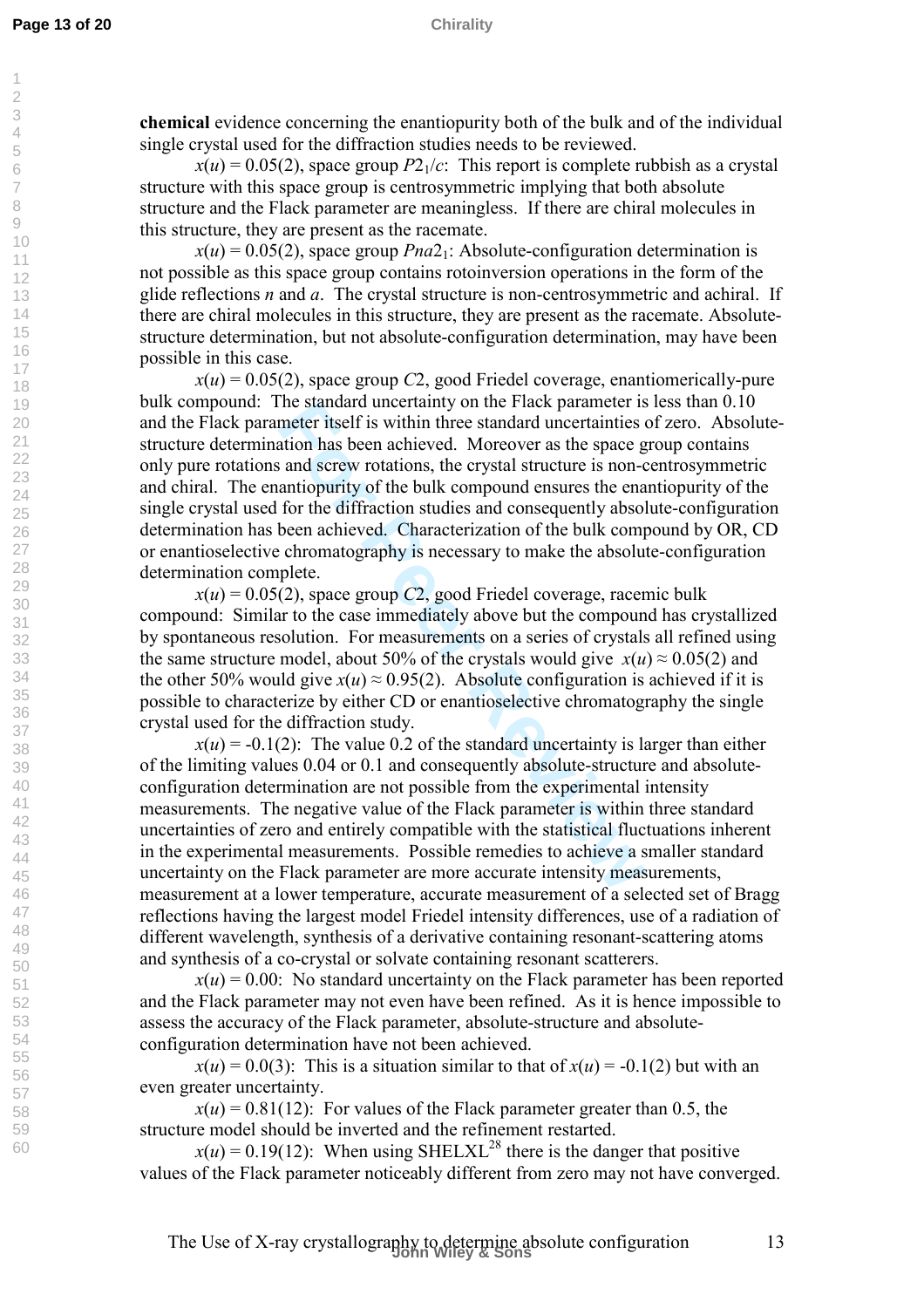One must use the TWIN/BASF commands<sup>13,29</sup> and report the value of BASF1 for the Flack parameter. If this has been done in the present case and there is good Friedel coverage, the crystal is probably twinned by inversion containing 81% of the model and 19% of the inverted model. See the section *Absolute-configuration determination from a bulk racemate by combined CD and XRD.* However  $x(u) = 0.19(12)$  is also rather typical of structure solutions suffering from a partial-polar ambiguity<sup>34</sup>.

 $x(u) = 0.49(2)$ , good Friedel coverage, enantiomerically pure bulk compound: The chemical and the crystallographic evidence are contradictory. One needs to examine both very critically. A similar situation pertains when a centrosymmetric crystal structure is obtained for an enantiomerically pure bulk compound. The chemists' curse is the opposite enantiomer as impurity in a binary system for which the melting temperature of the racemic compound is much higher than that of the enantiomerically pure compounds. The crystallographers' curse is bad software implementing inappropriate averaging algorithms or absorption corrections. No absolute-configuration determination is possible. Watch out as well for disordered racemates which may be enantiomerically-pure crystals produced by spontaneous resolution.

propriate averaging argorinms or absorption corrition determination is possible. Watch out as well<br>ay be enantiomerically-pure crystals produced by<br>2(8), poor Friedel coverage, indications from chean<br>mentry needs to be add  $x(u) = 0.042(8)$ , poor Friedel coverage, indications from checkCIF/PLATON that a centre of symmetry needs to be added to the space group, no chemical data indicating that the compound is enantiomerically pure: Due to insufficient intensity data, the refinement of the Flack parameter has probably stuck at its starting value of zero<sup>13,14</sup> for this centrosymmetric structure refined as non-centrosymmetric. The analyst should undertake refinement in the appropriate centrosymmetric space group. No absolute-configuration determination is possible.

 $x(u) = 0.042(8)$ , good Friedel coverage, indications from checkCIF/PLATON that a centre of symmetry needs to be added to the space group, strong chemical evidence that the compound is enantiomerically pure: This is a very nice absoluteconfiguration determination.

 $x(u) = 0.49(2)$ , good Friedel coverage, bulk compound is either a racemate or achiral: If there are indications from checkCIF/PLATON that a centre of symmetry needs to be added to the space group, this is most likely the case. If there are no such indications, the crystal is most likely a 50:50 inversion twin. No absoluteconfiguration determination is possible.

#### **Absolute-configuration determination from a bulk racemate by combined CD and XRD**

A chiral chromium complex<sup>35</sup> was synthesized, and crystals were grown from a solution of the racemate. The crystal structure is chiral displaying the space group  $P2_12_12_1$ . One would suspect thus that the crystallization had proceeded by spontaneous resolution giving rise to a racemic conglomerate. Two different crystals were measured by X-ray diffraction and gave values for the Flack parameter<sup>2</sup> x of 0.36(4) [*ee* (*i.e. e*nantiomeric *e*xcess) = 28(8)%] and 0.90(3) [*ee* = -80(6)%]. Both crystals are thus twinned by inversion, being in effect oriented agglomerates of enantiomerically pure domains containing molecules of opposite chirality in the manner of hexahelicene<sup>4</sup>. Moreover, the second crystal shows a higher enantiomeric excess than the first but contains a majority of the enantiomer opposite to that present as majority component in the first crystal. The two crystals were put into separate solutions and the CD-spectra of these were measured and normalized to equal crystal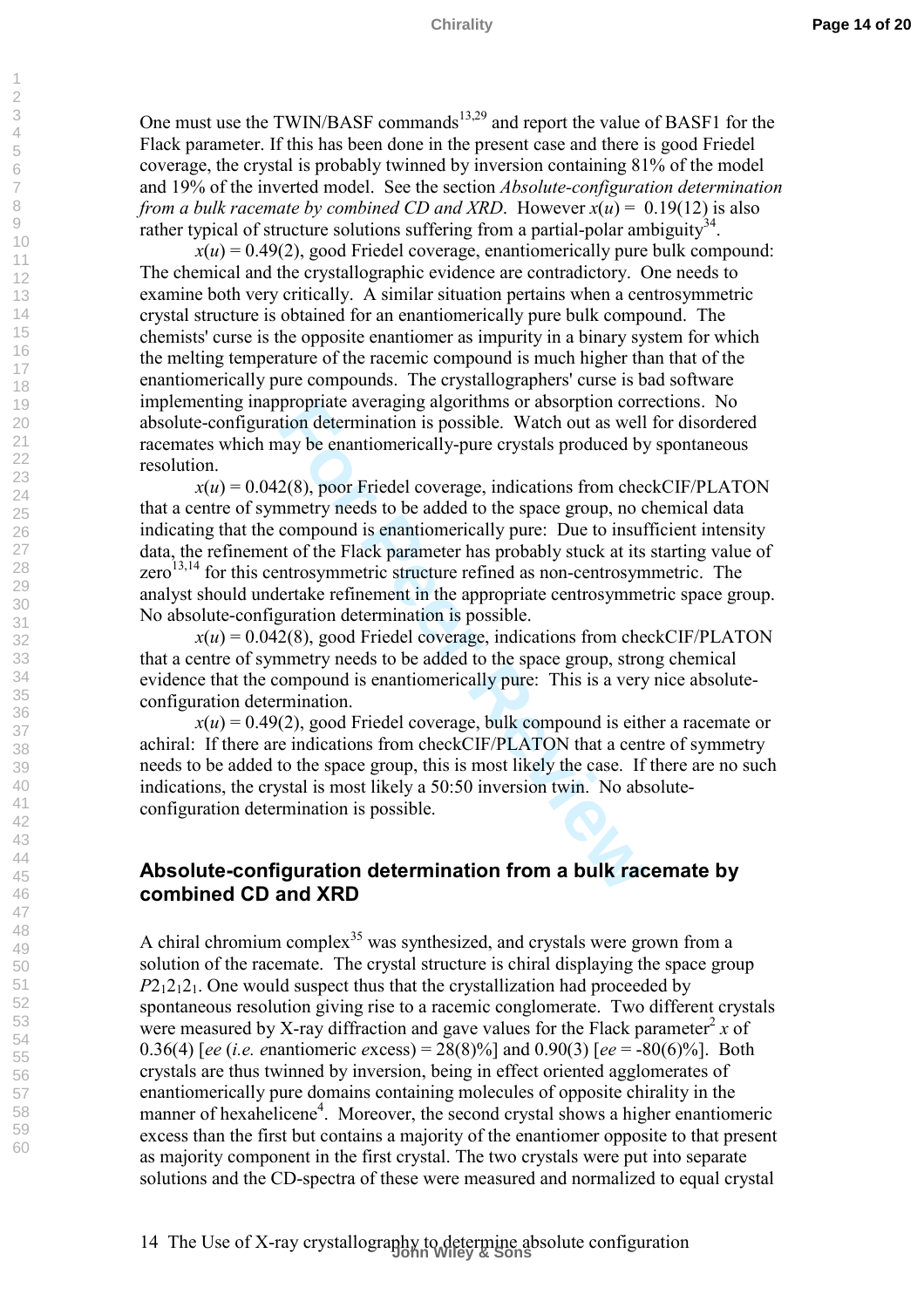$\overline{1}$  $\overline{2}$  $\overline{\mathcal{E}}$  $\overline{4}$ 5 6  $\overline{7}$ 8 9

volume. The CD-spectrum of the solution from crystal 1 is indeed weaker and in form the mirror image of that from crystal 2. The ratio of the enantiomeric excesses from the X-ray diffraction gives a value of -0.35(10) whereas the ratio of the normalized peak heights at 350 nm of the CD spectra is -0.42. The agreement is very good indeed. So long as a CD spectrum of a solution of the crystal used for the diffraction experiment is published with the results of the structure analysis, it will be justifiable to claim that the absolute configuration has been determined. This is very satisfactory considering that one is working from a racemate in solution.

#### **Absolute-configuration determination relying on enantioselective chromatography**

in N-sulphonated aziridine, resulted in an enantion<br>o have an enantiomeric excess of 43% of the (1*R*,<br>he enantiomers were separated by semi-preparative<br>ing hexane/isopropanol 9:1 at 0.5 ml/min giving rd<br>The product from The synthesis of an N-sulphonated aziridine, resulted in an enantiomeric mixture which was found to have an enantiomeric excess of 43% of the (1 *R*,3 *R*,6 *S*) enantiomer  $36,37$ . The enantiomers were separated by semi-preparative HPLC on Chiracel OD H using hexane/isopropanol 9:1 at 0.5 ml/min giving retention times of 15.3 and 16.3 min. The product from the minority component (retention time 15.3 min) was used to make crystals. Their crystal structure is chiral displaying space group  $P2_1$  giving a Flack parameter<sup>2</sup>  $x(u) = -0.03(12)$ . Although the standard uncertainty on  $x$ , 0.12, is very slightly larger than our upper safe limit of 0.10, the conditions of experimentation, experience with other similar compounds, the small value of *x* convince us that absolute-structure determination has been achieved. The absolute configuration was determined to be (1 *S*,3 *S*,6 *R*). The retention time and experimental conditions provide a sufficient characterization of the enantiomer in the absolute-configuration determination. In this case, it would not have been possible to use optical activity or CD as these effects are far too weak:  $[\alpha_{D}] = 0.7^{\circ}$  for  $ee = 43\%$ and the CD spectrum is flat.

#### **Determination of absolute configuration from multiply-twinned crystals**

A twinned crystal may be viewed as a solid-state agglomerated mixture of rotated and/or inverted copies of the untwinned crystal structure. Each component in this mixture is specifed by two attributes.

(i) The volume fraction  $x_i$  of the  $i^{\text{th}}$  component in the macroscopic crystal. This value may be established during structure refinement.

(ii) The isometry relating the orientation of the component to that of the basic one. This twin symmetry operation may be established by arguments of symmetry <sup>38,39,3</sup> and is not unique. It comes from a group G of isometries which leave the crystal lattice invariant but not necessarily the crystal structure. The crystal point group P is a subgroup of G,  $G \supseteq P$ .

As we are dealing here solely with cases in which the crystal structure is chiral, so that P is one of the point groups containing only rotations (geometric crystal classes: 1, 2, 222, 4, 422, 3, 32, 6, 622, 23, 432). So long as the criteria given in the sub-section *absolute-configuration determination* are obeyed, it is still possible to proceed to the determination of absolute configuration for the multiply-twinned crystal. Full details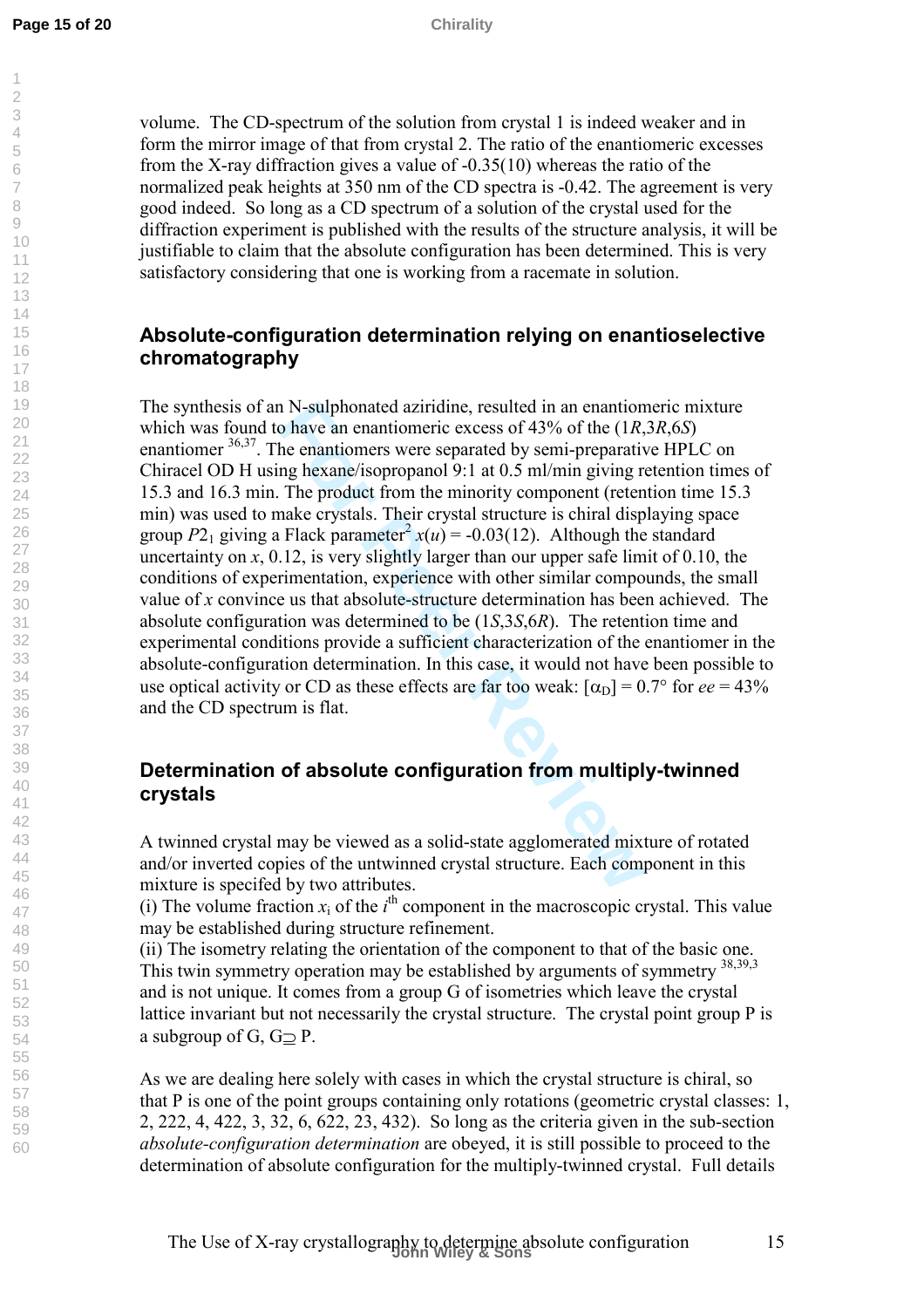original twin:  $k_2 = 0.064(13)$  for matrix 010,10<br>
ix -100,0-10,00-1 and  $k_4 = 0.329(13)$  for matrix 0<br>
from the relationship  $k_1 = 1 - k_2 - k_3 - k_4$  to give k<br>
1. The twin symmetry operations are of determine<br>
matrices 3 an of the group-theoretical analysis with the related restrictions to its application are given in<sup>7</sup> but here it suffices to point out that twin-symmetry operations that have a determinant of +1 are pure rotations and do not change the chirality of the molecules in the crystalline domain upon which they act. On the other hand twin-symmetry operations that have a determinant of -1 are rotoinversions and change the chirality of the molecules. For the purposes of the analysis of absolute configuration, the total amount of rotated-only structure,  $x^+$ , may be deduced by summing the volume fractions corresponding to twin laws of determinant +1,  $x^+ = \sum x_i^+$ , and that of rotated-and-inverted structure,  $x$ , may be deduced by summing the volume fractions corresponding to twin laws of determinant -1,  $x = \sum x_i$ . *x* is the equivalent of the Flack x parameter for multiply-twinned crystals possessing a chiral crystal structure. Let us make this clear from an example<sup>40</sup>. The space group is  $P_3$ <sub>1</sub> which belongs to geometric crystal class 3 and thus the crystal structure is chiral. The structure was refined as a four-component twin:  $k_2 = 0.064(13)$  for matrix 010,100,00-1,  $k_3 =$ 0.038(17) for matrix  $-100,0-10,00-1$  and  $k_4 = 0.329(13)$  for matrix 0-10,-100,001<sup>-40</sup>.  $k_1$  may be obtained from the relationship  $k_1 = 1 - k_2 - k_3 - k_4$  to give  $k_1 = 0.569(14)$  for matrix 100,010,001. The twin symmetry operations are of determinant +1 for matrices 1 and 2, and -1 for matrices 3 and 4. In the nomenclature of the current analysis, one has  $x_{1}^{+}$  (=k<sub>1</sub>) = 0.569(14),  $x_{2}^{+}$  (=k<sub>2</sub>) = 0.064(13),  $x_{1}$  (=k<sub>3</sub>) = 0.038(17) and  $x_{2}^{+}$  (=k<sub>4</sub>) = 0.329(13), giving  $x^+$  (=  $x^+$ <sub>1</sub> +  $x^+$ <sub>2</sub>) = 0.633(17) and  $x^-$  (= $x^-$ <sub>1</sub> +  $x^-$ <sub>2</sub>) = 0.367(17).  $x^-$  is equivalent to the Flack *x* parameter for this multiply-twinned crystal. Its standard uncertainty is low and hence the value of the Flack parameter is significant. The experiment clearly shows that 63% of the crystalline sample contains the structure as determined in space group  $P_3$  and  $37\%$  contains the inverted structure in space group P<sub>3</sub> making the enantiomeric excess of the crystalline sample 26%. From these measurements, it is clearly not possible to establish the absolute configuration for this compound.

### **Concluding remarks**

Compounds composed only of light atoms, *i.e.* those having a low value of Friedif<sup>11</sup>, give rise to standard uncertainties on the Flack parameter which are too large for absolute-configuration determination. On the experimental side it may help to measure at a longer wavelength although synchrotron radiation does not seem to provide the easy answer that one might at first imagine $14$ . Higher precision intensity measurements on a small set of Bragg reflections selected from the crystal-structure model as having large Friedel differences may be undertaken<sup>41</sup>. In various published $41$  and unpublished works, improvement of the uncertainty of the absoluteconfiguration determination has been attempted by way of alternative statistical procedures to that of least squares. In our view, all the procedures we have examined suffer from the same problem as sparse-matrix least squares by assuming invariance of parameters of the model which should be variable. It is perfectly correct that the average of Friedel opposites<sup>11</sup> calculated from the crystal-structure model is independent of the Flack parameter or the absolute structure. However the corresponding difference of Friedel opposites (of the model) depends both on the Flack parameter **and** all the other atomic parameters of the model. It is the latter dependence which is assumed to be invariant in the procedures we have studied.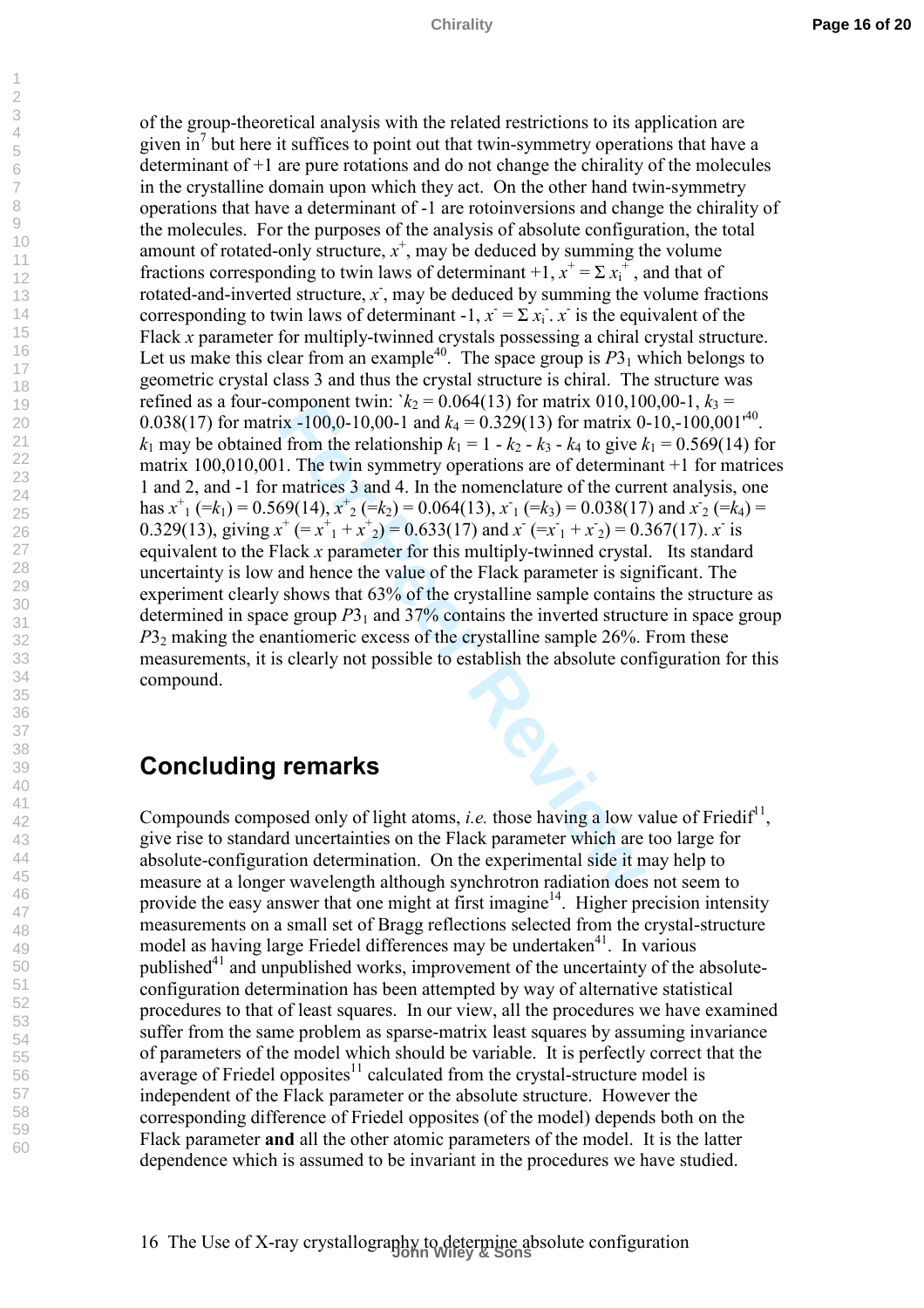$\overline{1}$  $\overline{2}$ 3  $\overline{4}$ 5 6 7 8  $\mathcal{G}$ 

Only the procedure of  $Parsons^{42}$  escapes from this pitfall but needs further development.

# **Glossary 5**

Absolute configuration<sup>5</sup>: The spatial arrangement of the atoms of a physically identified chiral molecular entity (or group) and its stereochemical description (*e.g.* , (*R* ) or ( *S*), (*P* ) or (*M*), D or L, *etc*).

Absolute structure<sup>5</sup>: The spatial arrangement of the atoms of a physically identified non-centrosymmetric crystal and its description by way of unit-cell dimensions, space group, and representative coordinates of all atoms.

mattive coordinates of all atoms.<br>
The Flack parameter<sup>2</sup> is the molar fraction x in the<br>  $K + x\overline{X}$ , where C represents an oriented two-dom<br>
inversion, consisting of an oriented domain structor<br>
inversion, consisting of Flack parameter<sup>5</sup>: The Flack parameter<sup>2</sup> is the molar fraction x in the defining equation  $C=(1-x)X + x^T X$ , where C represents an oriented two-domain-structure crystal, twinned by inversion, consisting of an oriented domain structure X and an oriented inverted domain structure  $\bar{X}$ . In reciprocal space, the Flack parameter<sup>2</sup> x is defined by the structure-amplitude equation  $G^2(h, k, l, x) = (1-x) |\mathbf{F}(h, k, l)|^2 + x$ |  $|\mathbf{F}(\hat{h} \overline{k} \overline{l})|^2$ . For a multidomain-structure twin of a chiral crystal structure, an equivalent Flack parameter may be calculated according to the method of Flack and Bernardinelli<sup>7</sup>.

## **References**

1. Djukic JP, Hijazi A, Flack HD, Bernardinelli G. Non-racemic (scalemic) planarchiral five-membered metallacycles: routes, means, and pitfalls in their synthesis and characterization. Chemical Society Reviews 2007;36:submitted.

2. Flack HD. On Enantiomorph-Polarity Estimation. Acta Cryst 1983;A39:876-881.

3. Hahn Th, Janovec V, Klapper H, Privratska, J. Twinning and Domain Structures. In: Authier A , editor. International Tables for Crystallography Volume D Physical Properties of Crystals. Dordrecht/Boston/London: International Union of Crystallography and Kluwer Academic Publishers; 2003. p 377-505.

4. Green BS, Knossow M. Lamellar Twinning Explains the Nearly Racemic Composition of Chiral, Single Crystals of Hexahelicene. Science 1981;214:795-797.

5. Flack HD. Chiral and Achiral Crystal Structures. Helvetica Chimica Acta 2003;86:905-921.

6. Flack HD, Bernardinelli G. Reporting and evaluating absolute-structure and absolute-configuration determinations. J Appl Cryst 2000;33:1143-1148.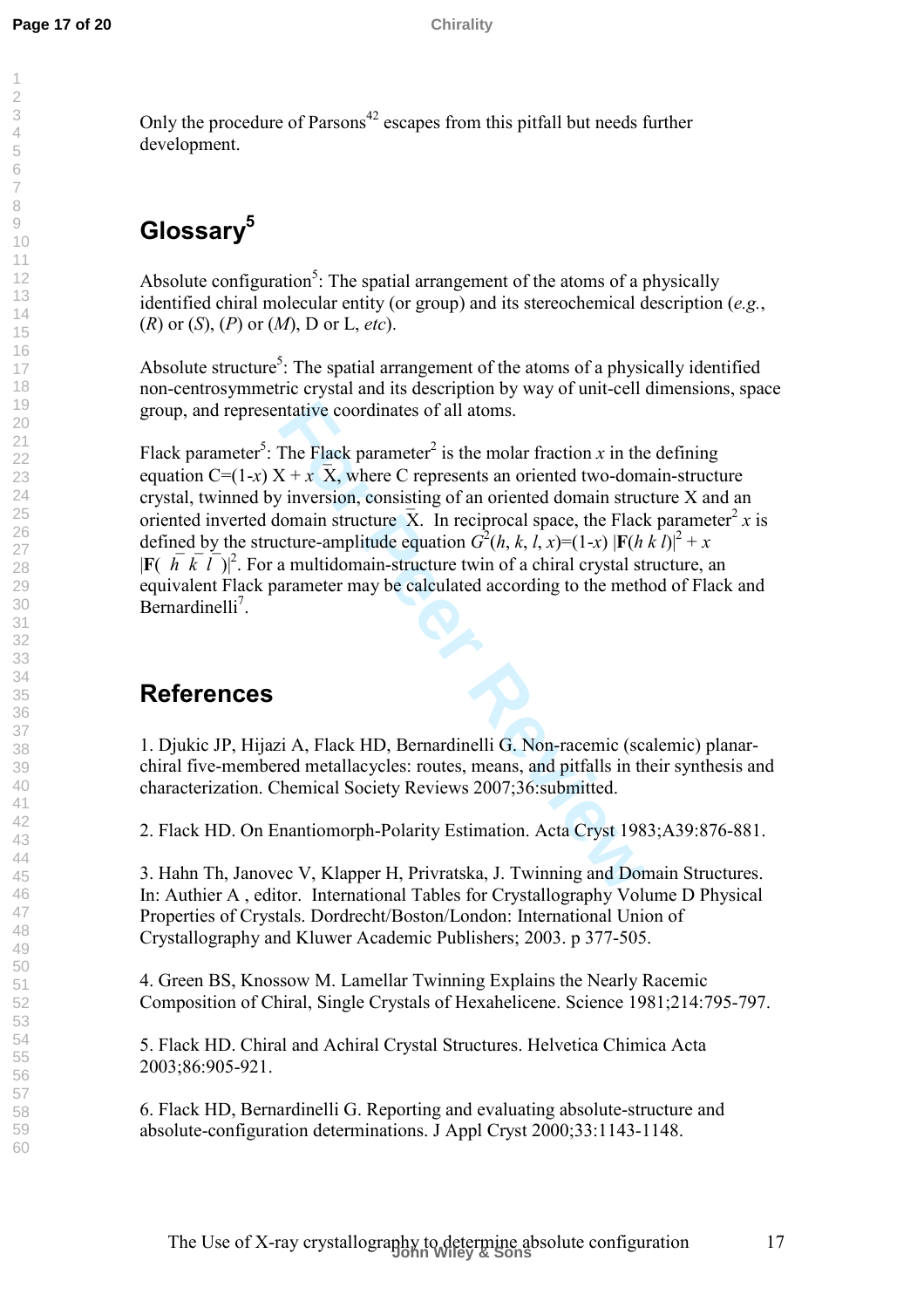7. Flack HD, Bernardinelli G. Absolute structure and absolute configuration. Acta Cryst 1999;B55:908-915.

8. Bijvoet JM. Phase determination in direct Fourier-synthesis of crystal structures. Proc K Ned Akad Wet Ser B 1949;52:313-314.

9. Peerdeman AF, van Bommel AJ, Bijvoet JM. Determination of absolute configuration of optical active compounds by means of X-rays. Proc K Ned Akad Wet Ser B 1951;54:16-19.

10. Flack HD, Bernardinelli G. The Mirror of Galadriel: looking at chiral and achiral crystal structures. Crystal Engineering 2003;6:213-223.

11. Flack HD, Shmueli U. The mean-square Friedel intensity difference in P1 with a centrosymmetric substructure. Acta Cryst 2007;A63:257-265.

12. McIntyre G. A prediction of Bijvoet intensity differences in the noncentrosymmetric structures of selenium and tellurium. Acta Cryst 1978;A34:936- 939.

13. Flack HD, Bernardinelli G. Centrosymmetric crystal structures described as noncentrosymmetric; an analysis of reports in Inorganica Chimica Acta. Inorganica Chimica Acta 2006;359:383-387.

The mean-square Frieder Intensity direct<br>
ubstructure. Acta Cryst 2007;A63:257-265.<br>
prediction of Bijvoet intensity differences in the<br>
ic structures of selenium and tellurium. Acta Crys<br>
nardinelli G. Centrosymmetric cry 14. Flack HD, Bernardinelli G, Clemente DA, Linden A, Spek AL. Centrosymmetric and pseudo-centrosymmetric structures refined as non-centrosymmetric. Acta Cryst 2006;B62:695-701.

15. Girard E, Stelter M, Vicat J, Kahn R. A new class of lanthanide complexes to obtain high-phasing-power heavy-atom derivatives for macromolecular crystallography. Acta Cryst 2003;D59:1914-1922.

16. Bernardinelli G, Flack HD. Least-Squares Absolute-Structure Refinement. Practical Experience and Ancillary Calculations. Acta Cryst 1985;A41:500-511.

17. Bernardinelli G, Flack HD. Least-Squares Absolute-Structure Refinement. A Case Study of the Effect of Absorption Correction, Data Region, Stability Constant and Neglect of Light Atoms. Acta Cryst 1987;A43:75-78.

18. Schwarzenbach D, Flack HD. High Energy Spectroscopy: Structure Refinement (Solid State Diffraction). In: Lindon J, Tranter G, John Holmes J, editors. Encyclopedia of Spectroscopy & Spectrometry. London: Academic Press;1999. p 2271-2278.

19. Hahn Th, editor. International Tables for Crystallography Volume A Space-group symmetry. Dordrecht/Boston/London: International Union of Crystallography and Kluwer Academic Publishers;2002.

20. Koch E, Fischer W, Müller U. Normalizers of space groups and their use in crystallography. In: Hahn Th, editor. International Tables for Crystallography

 $\overline{1}$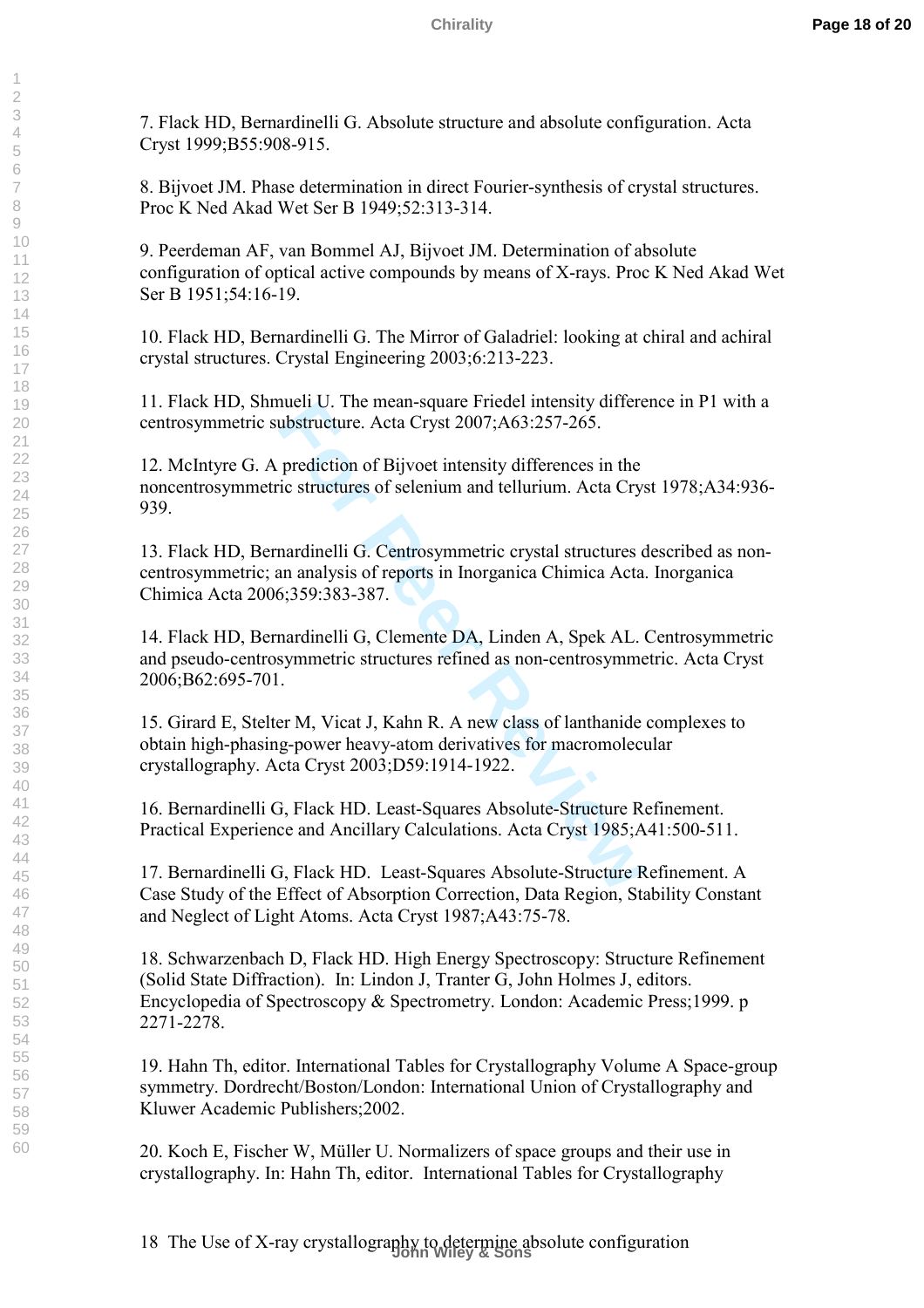$\overline{1}$  $\overline{2}$  $\overline{\mathcal{E}}$  $\Delta$ 5 6  $\overline{7}$ 8 9

Volume A Space-group Symmetry. Dordrecht/Boston/London: International Union of Crystallography and Kluwer Academic Publishers; 2002. Tables 15.2.1.3 and 15.2.1.4 pp 883-898.

21. Jacques J, Collet A, Wilen S. Enantiomers, Racemates and Resolutions. New York: Wiley; 1981.

22. Coquerel G. Review on the heterogeneous equilibria between condensed phases in binary systems of enantiomers. Enantiomer 2000;5:481-498.

23. Johansson A, Hakansson M, Jagner S. Total Spontaneous Resolution of Chiral Covalent Networks from Stereochemically Labile Metal Complexes. Chem Eur J 2005;11:5311-5318.

mabilino DB, Wurst K, Veciana J. Circular dichrend achiral a-nitronyl nitroxide radicals in a KBr m<br>01;:670-676.<br>Ima T. CD Spectra of Solid-State Samples. Chiral<br>ner CJ, Gagliardi L, Shahi ARM, Bernardinelli G,<br>sorting chi 24. Minguet M, Amabilino DB, Wurst K, Veciana J. Circular dichroism studies of crystalline chiral and achiral a-nitronyl nitroxide radicals in a KBr matrix. J Chem Soc Perkin Trans 2. 2001;:670-676.

25. Kuroda R, Honma T. CD Spectra of Solid-State Samples. Chirality 2000;12:269- 277.

26. Hutin M, Cramer CJ, Gagliardi L, Shahi ARM, Bernardinelli G, Cerny R, Nitschke JR. Self-sorting chiral subcomponent rearrangement during crystallization. J Amer Chem Soc 2007;129:In Press.

27. Rogers D. Some fundamental problems of relating tensorial properties to the chirality or polarity of crystals. In: Ramaseshan S, Abrahams SC, editors. Anomalous Scattering. Copenhagen: Munksgaard;1975. p 231-250.

28. Sheldrick GM. SHELXL93/97. Program for the Refinement of Crystal Structures. (1993/1997). University of Göttingen, Germany.

29. Clegg W. Some guidelines for publishing SHELXL-generated CIF results in Acta Crystallographica. Acta Cryst 2003;E59:e2-e5.

30. Hall SR, McMahon B, editors. International Tables for Crystallography Volume G Definition and exchange of crystallographic data. Dordrecht/Boston/London: International Union of Crystallography and Kluwer Academic Publishers; 2006.

31. Harlow RL. Troublesome Crystal Structures: Prevention, Detection, and Resolution. J Research NIST 1996;101:327-339.

32. checkCIF/PLATON service of the International Union of Crystallography available at http://journals.iucr.org/services/cif/checking/checkform.html

33. Spek AL. Single-crystal structure validation with the program PLATON. J Appl Cryst 2003;36:7-13.